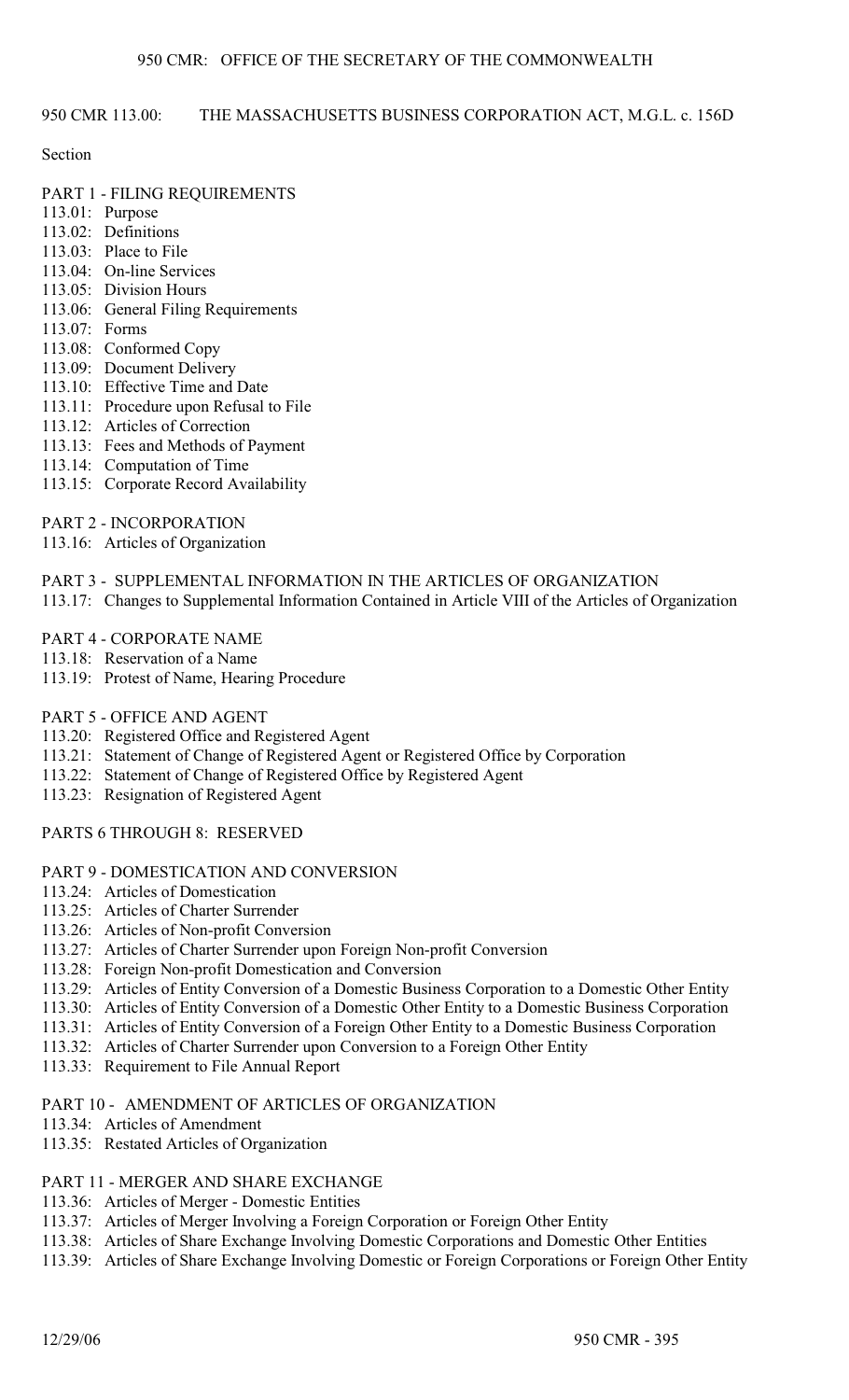## PARTS 12 AND 13: RESERVED

PART 14 - DISSOLUTION

- 113.40: Voluntary Dissolution of a Corporation Which Has Not Issued Shares or Has Not Commenced Business
- 113.41: Voluntary Dissolution
- 113.42: Requirement to File Annual Report
- 113.43: Protection of Name after Dissolution
- 113.44: Administrative Dissolution of Corporation
- 113.45: Procedure for Administrative Dissolution
- 113.46: Revocation of Dissolution
- 113.47: Reinstatement Following Administrative Dissolution

PART 15 - FOREIGN CORPORATIONS

- 113.48: Foreign Corporation Certificate of Registration
- 113.49: Certificate of Amendment
- 113.50: Name of Foreign Corporation
- 113.51: Withdrawal of Foreign Corporations
- 113.52: Withdrawal upon Conversion to a Nonfiling Entity
- 113.53: Transfer of Authority
- 113.54: Revocation of Authority to Transact Business in the Commonwealth
- 113.55: Procedure for Revocation
- 113.56: Reinstatement of Authority to Transact Business
- PART 16 RECORDS AND REPORTS

113.57: Annual Reports

# PART 1- FILING REQUIREMENTS

#### 113.01: Purpose

(1) 950 CMR 113.00 describes the practices and procedures of the Secretary of the Commonwealth relative to M.G.L. c. 156D: *The Massachusetts Business Corporation Act*.

(2) The Corporations Division, which is under the supervision of the Secretary of the Commonwealth, administers the provisions of the Massachusetts General Laws pertaining to certain corporations and related matters. The chief executive officer of the Corporations Division has the title, "Director of the Corporations Division". The Director may, subject to the approval of the Secretary, make, amend and rescind such rules, forms and orders as are contemplated by the provisions of the Massachusetts General Laws and as are necessary to carry out their purposes. The Director is empowered to hear, examine and investigate matters subject to the provisions of the Massachusetts General Laws.

(3) From time to time, the Director may authorize exceptions to 950 CMR 113.00 with respect to any specific requirement provided that such exceptions to 950 CMR 113.00 are in conformity with the provisions of the Massachusetts General Laws.

## 113.02: Definitions.

For purposes of 950 CMR 113.00 unless the context otherwise requires, the following terms shall have the meanings indicated:

Articles of Amendment means any document filed with the Division which amends the permanent information contained in the articles of organization, including articles of dissolution and certificates of reinstatement.

Articles of Organization means the original and any amended and restated articles of organization, articles of merger and special acts of incorporation, articles of domestication, articles of domestication and conversion, and articles of entity conversion filed with the Division.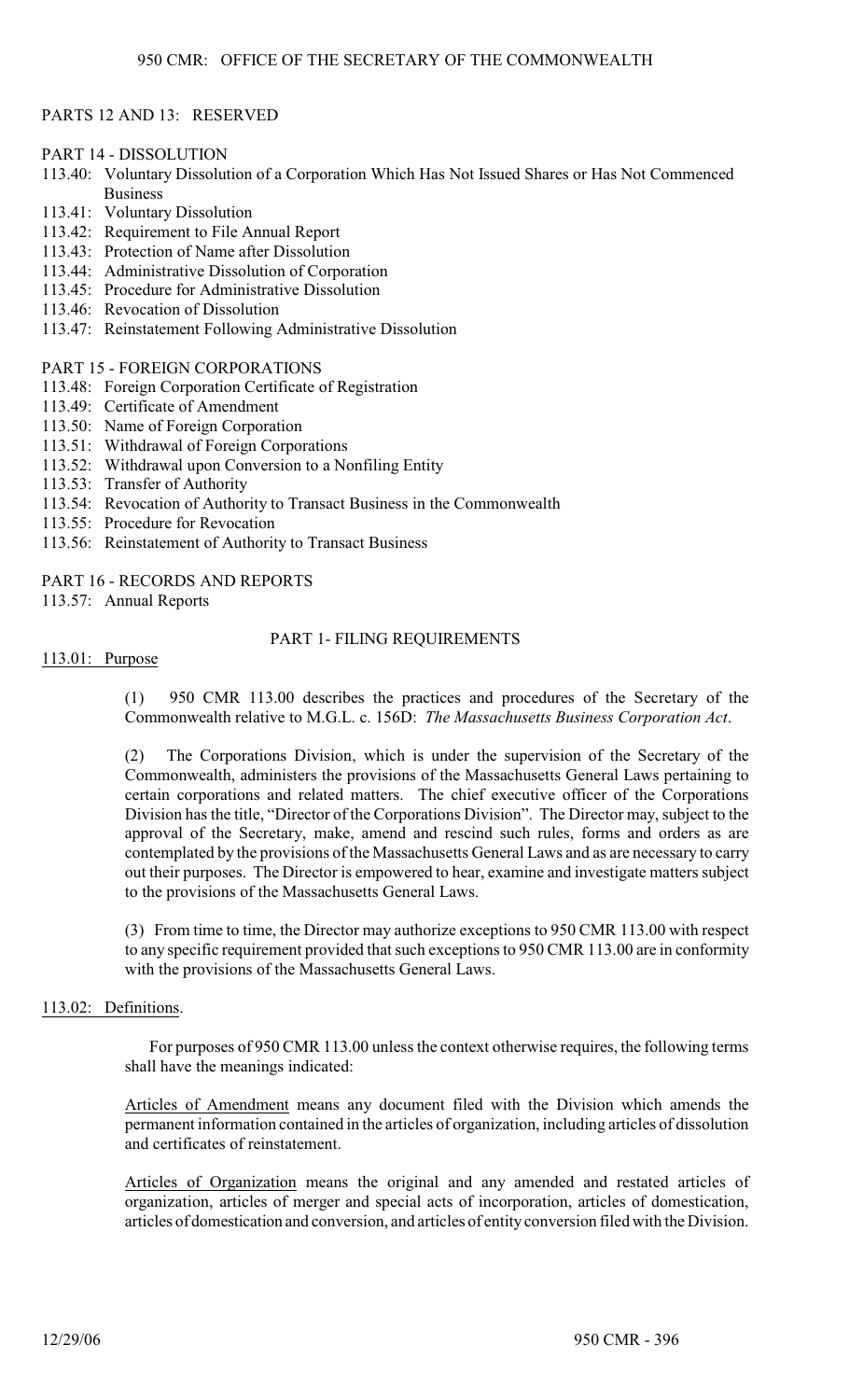## 113.02: continued

Authorized Person means a person authorized to execute documents. An authorized person may  $he.$ 

- (a) the chairman of the board of directors;
- (b) the president or other officer of the corporation;
- (c) if directors have not been selected or the corporation has not been formed, the incorporator or incorporators; or
- (d) a receiver, trustee or other court appointed fiduciary.

Corporation or Domestic Corporation means a corporation established, organized, or chartered under the Massachusetts General Laws having capital stock whether established before or after July 1, 2004 for the purpose of carrying on business for profit with the following exceptions:

(a) corporations established by any special acts of incorporation enacted before March 11, 1831 and not subject to amendment, alteration or repeal by the general court if application of M.G.L. c. 156D would be inconsistent with provisions still in force of any special act of incorporation;

(b) professional corporations subject to M.G.L. c. 156A if application of M.G.L. c. 156D would be inconsistent with the provisions of M.G.L. c.156A;

(c) corporations organized for the purpose of carrying on the business of a bank, savings bank, cooperative bank, trust company, credit union, surety or indemnity company, or safe deposit company, or for the purpose of carrying on within the Commonwealth the business of an insurance company, railroad, electric railroad, street railway or trolley motor company, telegraph or telephone company, gas or electric light, heat or power company, canal, aqueduct or water company, cemetery or crematory company, and any other corporations which on October 1, 1965 have or may thereafter have the right to take land within the Commonwealth by eminent domain or to exercise franchises in public ways granted by the Commonwealth or by any county, city or town and corporations subject to M.G.L. c. 157 and M.G.L. c. 157A.

Director means the Director of the Corporations Division.

Division means the Corporations Division in the Office of the Secretary of the Commonwealth.

Division's Website means the Secretary of the Commonwealth's website at www.sec.state.ma.us.

Document means a filing required or permitted to be filed with the Division pursuant to M.G.L. c. 156D or to 950 CMR 113.00.

Foreign Corporation means a for-profit or non-profit corporation incorporated under a law other than the laws of the Commonwealth.

Other Entity means any association or entity other than a domestic or foreign business corporation, a domestic or foreign non-profit corporation or a governmental or quasigovernmental organization. The term includes, without limitation, limited partnerships, general partnerships, limited liability partnerships, limited liability companies, joint ventures, joint stock companies, business trusts and profit and non-profit unincorporated associations.

Personal Information means any information concerning an individual not required by law or regulation to be included in a document. Examples of such information include social security number, drivers license number, and date of birth. It may also include a residential address if such is not required by law.

Refusal to File means the determination by the Division that a document does not comply with the relevant provisions of law or regulation. A document may be refused because it does not contain supplemental information required by 950 CMR 113.00.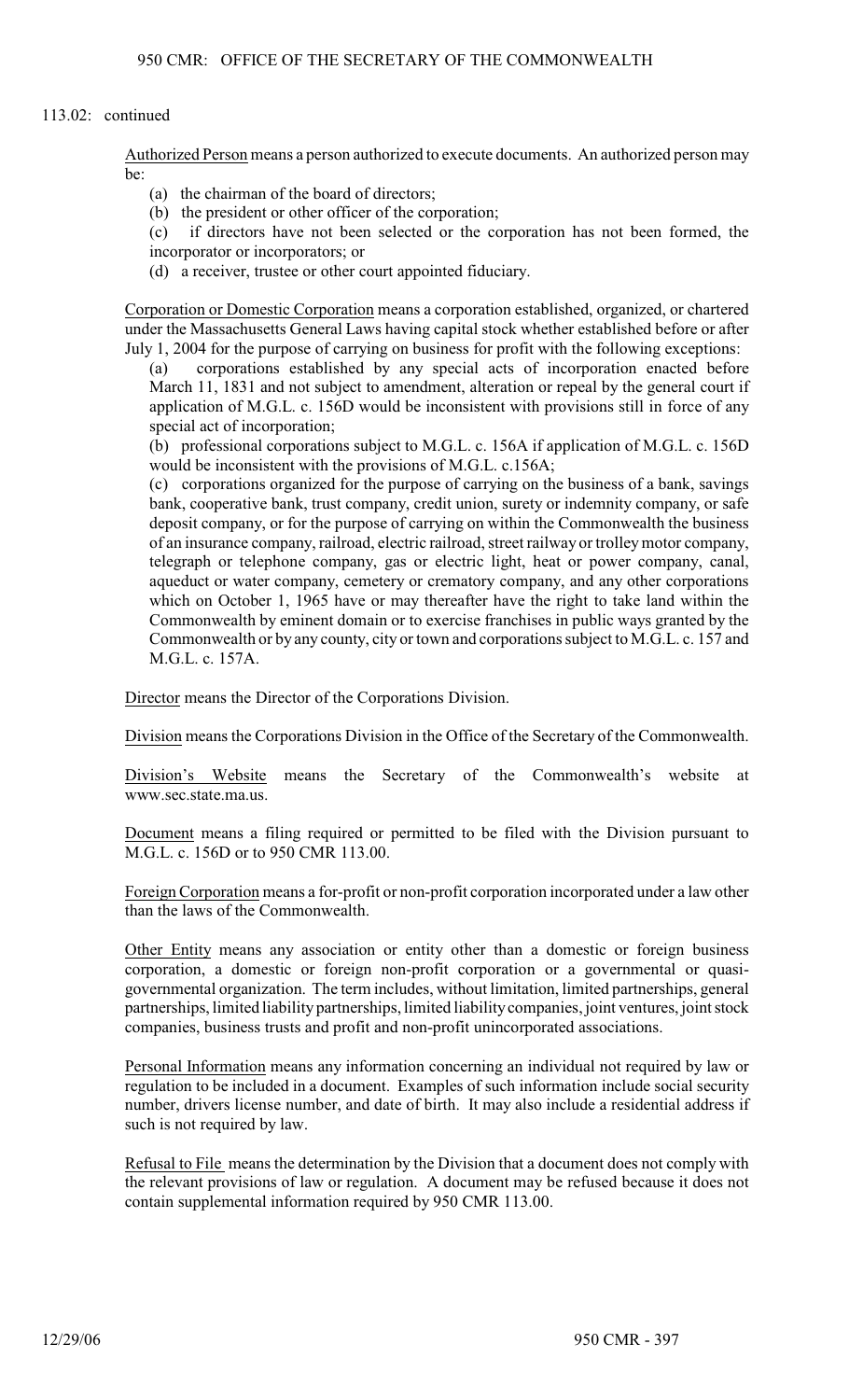#### 113.02: continued

Secretary means the Secretary of the Commonwealth.

Singular and Plural Forms Singular nouns shall include the plural form and plural nouns shall include the singular unless the context otherwise requires.

#### 113.03: Place to File

Documents shall be mailed or delivered to the Division at: Secretary of the Commonwealth Corporations Division, Input Section One Ashburton Place, 17<sup>th</sup> Floor Boston, MA 02108-1512

If the document is mailed, the envelope shall clearly identify the type of document enclosed. Documents submitted to any other area of the office, to any district office or not properly addressed will not be considered received until received by the Division at the address noted above.

#### 113.04: On-line Services

(1) The Division also offers online services at the Division's website. Services offered online include filing documents, ordering certificates and certified copies and searching records.

(2) General inquiries to the Division may also be made by electronic mail to corpinfo@sec.state.ma.us. Electronic mail cannot be used to file corporate documents, request certificates or searches of the records.

## 113.05: Division Hours

(1) The regular business hours of the filing and certificate rooms are Monday through Friday from 8:45 A.M. to 4:00 P.M., excluding holidays. The regular business hours of the public search room and phone room are Monday through Friday from 8:45 A.M. to 5:00 P.M., excluding holidays.

(2) Authorized facsimile and electronic transmissions may be made 24 hours per day, 365 days per year, except for scheduled maintenance and unscheduled interruptions of service.

## 113.06: General Filing Requirements

(1) A document shall be submitted in the English language unless otherwise provided by M.G.L. c. 156D or 950 CMR 113.00.

(2) A document shall be typed or printed. It may not be handwritten.

(3) A document shall contain all of the information required by M.G.L. c. 156D and 950 CMR 113.00. It may also contain other information relevant to the business affairs of the corporation, except that the Division, in its discretion, may reject or redact a document containing any personal information.

(4) A document shall be signed by an authorized person, and further, unless submitted by authorized electronic or facsimile transmission, such signature must be original. The authorized person must state beneath or opposite his signature his name, the capacity in which he signs and the date.

## 113.07: Forms

The Division supplies forms for documents required to be filed with the Division. The use of official forms is optional. Copies of the forms are available in the Office of the Secretary of the Commonwealth or on the Division's website. Any document submitted to the Division not on an official form must be on standard size paper, 8½ by 11 inches and follow the format specifications contained in 950 CMR 113.00. The minimum font size is 10. A document which does not comply with size requirements, format specifications or font size will be rejected.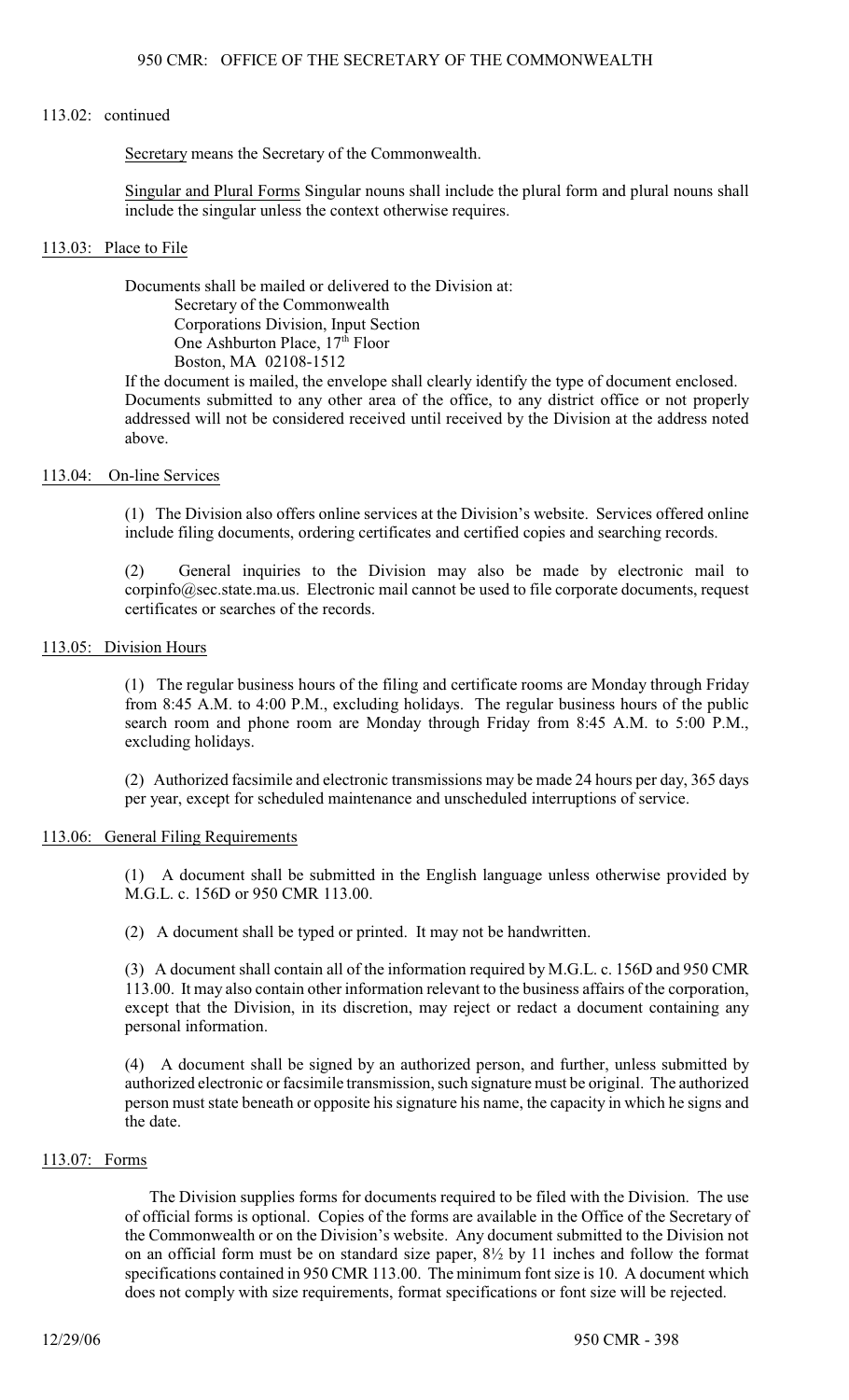#### 113.08: Conformed Copy

Documents submitted to the Division need not be accompanied by an exact or conformed copy. A copy of all filed documents may be obtained from the Division's website.

#### 113.09: Document Delivery

A document may be tendered for filing by:

(1) personal or courier delivery to the Division at Secretary of the Commonwealth, Corporations Division, Input Section, One Ashburton Place,  $17<sup>th</sup>$  Floor, Boston, MA during regular business hours;

(2) postal service delivery addressed to Secretary of the Commonwealth, Corporations Division, Input Section, One Ashburton Place, 17<sup>th</sup> Floor, Boston, MA 02108. Additionally, the envelope must identify the type of document enclosed.

- (3) facsimile delivery in a manner authorized by the Division on its website; or
- (4) electronic transmission in the manner authorized by the Division on its website.

## 113.10: Effective Time and Date

(1) Articles of organization, amendment and merger are effective at the time and on the date received unless the filing is rejected and written notice is provided to the submitter within five days of receipt. If the above documents are delivered in person before the Filing Room is open for business, or after the close of business, or on a day the filing office is not open for business, the document will be deemed received at the time and on the date the filing office is next open for business. If any of the above documents are delivered by mail and properly addressed, the time and date of receipt is the time and date the mail is opened, but not later than the close of business on the day of receipt. If the envelope is not properly addressed, the time of receipt will be the time and date the mail is opened.

(2) All other documents are effective at the time and on the date approved by the Division.

(3) Notwithstanding the foregoing, a document may specify a delayed effective time and date not later than the 90<sup>th</sup> day after the date it was received for filing by the Division. If a delayed effective date but no time is specified, the document is effective at the close of business on that date.

## 113.11: Procedure upon Refusal to File

If the Division finds that a document does not comply with law or contain the information required by 950 CMR 113.00, the Division shall notify the submitter within 90 days of receipt in the case of annual reports or within five days after receipt in the case of all other documents. The notice shall be in writing and specify the reason for refusal. The notice may be posted on the Division website and/or sent by mail, postage prepaid, to the address provided by the submitter, or if the submitter has provided the Division with an electronic mail address, to such address. Where annual reports are not filed electronically, the only notice will be sent by mail.

## 113.12: Articles of Correction

- (1) A domestic or foreign corporation may correct a filed document if the document:
	- (a) contains a typographical error or an incorrect statement; or
	- (b) was defectively executed, attested, sealed, verified or acknowledged.

(2) The articles of correction consist of a form supplied by the Division or a document formatted in the same manner as the Division form. The articles of correction shall set forth:

- (a) the name of the corporation;
- (b) the street address of the registered office in the Commonwealth;
- (c) a description of the document to be corrected;
- (d) the date the document was filed;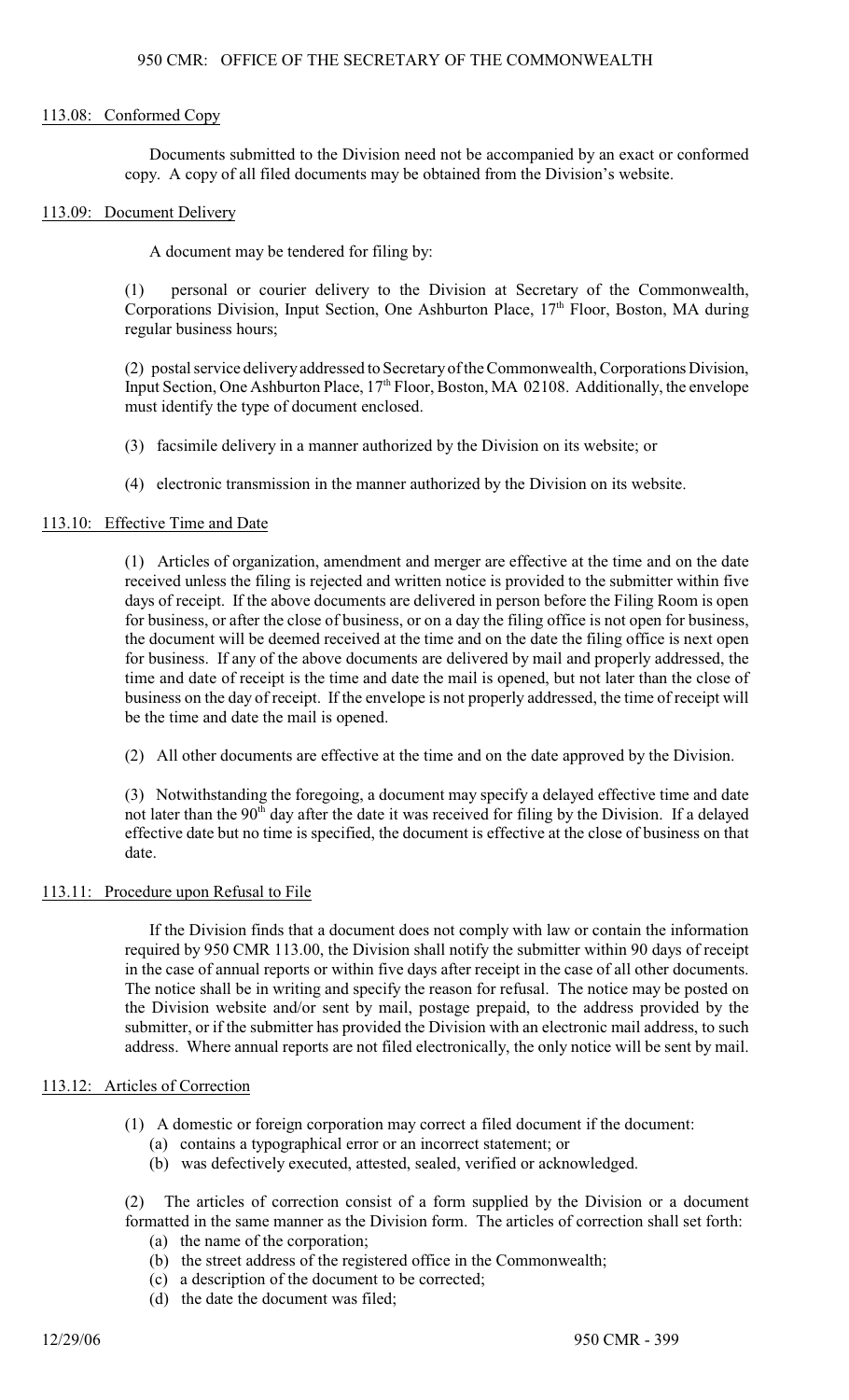## 113.12: continued

(e) the typographical error, the incorrect statement and the reason it is incorrect or the manner in which the execution was defective; and

(f) the correction of the typographical error, incorrect statement or defective execution.

(3) Articles of correction are effective on the effective date of the document except as to persons relying on and adversely affected by the correction. As to those persons, articles of correction are effective when filed.

(4) Articles of correction cannot be used to change the effective date of a filed document provided that if a document has been filed with a delayed effective date, articles of correction may be filed to:

(a) accelerate the effective date to a date not earlier than filing the articles of correction; or

(b) to abandon a merger or amendment to the articles of organization if authority to do so is granted by the merger agreement or the persons approving the amendment.

(5) Articles of correction cannot be used to correct a substantive error or omission.

(6) The Division has the authority to determine whether articles of correction are appropriate under the circumstances.

#### 113.13: Fees and Methods of Payment

(1) The fees for filing and copying documents, the issuance of certificates, and service of process are set forth in 801 CMR 4.00: *Rates*, issued by the Executive Office for Administration and Finance.

(2) Filing fees, and fees for the copying of documents and the issuance of documents may be paid for by the following methods:

(a) In person: cash, personal or cashier's check, or money order;

(b) By mail: personal or cashier's check, or money order; or

(c) By electronic transmission or facsimile: MasterCard, Visa, electronic funds transfer or debit card.

(3) Personal checks, cashiers checks, and money orders must be payable to the Commonwealth of Massachusetts. The drawer must be acceptable to the filing office. Each check must be for an amount equal to the cost of the service and be drawn on a bank acceptable to the filing office.

(4) Payment by MasterCard, Visa or debit card shall be accepted by the filing office for electronic or facsimile transactions. Remitters shall provide the Division with the following information:

- (a) The card number;
- (b) The expiration date of the card;
- (c) The name of the approved card issuer;
- (d) The name of the person or entity to whom the card was issued; and
- (e) The billing address for the card.

(5) Payment by electronic funds transfer under National Automated Clearing House Association (NACHA) Rules from remitters who have entered into appropriate NACHA approved arrangements for those transfers, and who authorize the relevant transfer pursuant to 950 CMR 113.00, will be accepted only for facsimile and electronic transmissions.

(6) Payment will not be deemed tendered until the issuer or agent has confirmed to the filing office that payment will be forthcoming.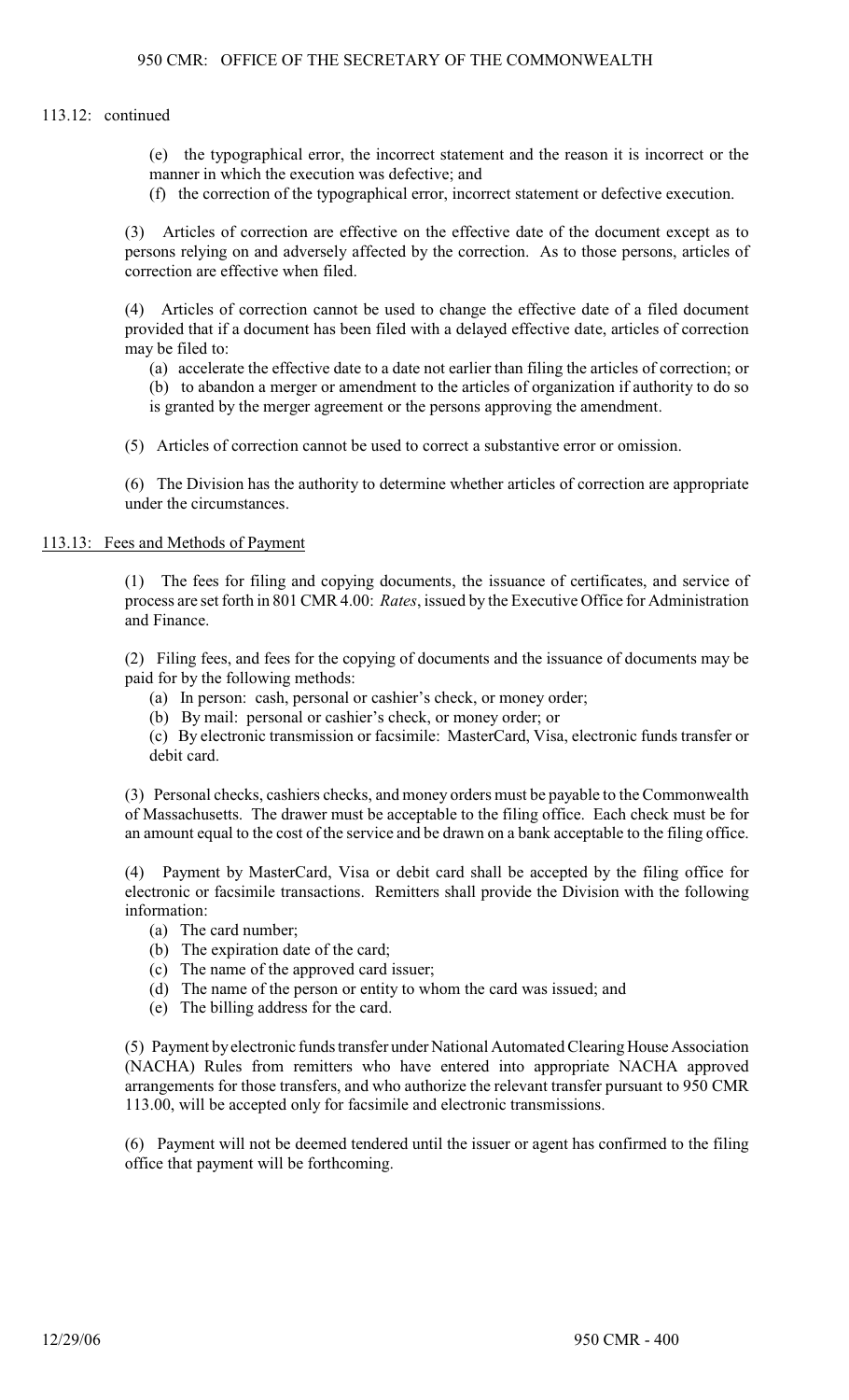#### 113.14: Computation of Time

Computation of any period of time referred to in 950 CMR 113.00 shall begin with the first day following the act which initiates such period of time. When the last day of the period so computed is a day on which the Division is closed, the period shall run until the end of business on the date the Division is next open for business. When such period of time, with intervening Saturdays, Sundays and legal holidays counted isfive days or less, then said Saturdays, Sundays and legal holidays shall be excluded from the computation.

#### 113.15: Corporate Record Availability

The following methods are available for obtaining copies of corporate documents and data from the corporation information management systems.

(1) Individually Identified Documents. Copies of individually identified corporate documents are available in the following forms:

- (a) Paper
- (b) PDF files

(2) Bulk Copies of Documents. Bulk copies of corporate documents, filed on or after August 27, 2001 are available in a PDF format on CD ROM.

(3) Data from the Information Management System. A list of available data elements from the Corporations Information Management System and the file layout of the data elements are available from the filing office upon request. Data from the Information Management System is available as follows:

(a) Full extract – a bulk data extract of information from the Corporations Information Management System is available on a monthly basis in weekly increments. The cost is \$4800 per year or \$100 per week. Images are available on a monthly basis for an additional \$1200 per year or \$150 per month.

(b) The Corporations Information Management System is available on the Internet at the Division's website.

## PART 2 - INCORPORATION

## 113.16: Articles of Organizaion

(1) The existence of a corporation begins when its articles of organization become effective.

(2) The articles of organization consist of a form supplied by the Division or a document formatted in the same manner as the Division form which when filed with the Division with the proper fee becomes evidence of incorporation.

(3) The articles of organization must contain the following eight articles:

(a) Article 1 - Corporate Name. The articles of organization must set forth the exact name of the corporation. The name must include the word "corporation", "incorporated", "company" or "limited" or an abbreviation thereof, or words or abbreviations of like import in another language. The name need not be in English if it is written in English letters or Arabic or Roman numerals. It cannot contain language implying that it is organized for a purpose other than permitted by M.G.L. c. 156D or its articles of organization. The name cannot be the same as the name of another corporate or other entity lawfully conducting business in the commonwealth or so similar to the name of such a corporation or other entity as to be likely to be mistaken therefore, or a name reserved under M.G.L. c. 156D, § 4.02, or on or after September 1, 2004, a trademark or servicemark registered with the Division, except with the written consent of the other entity or a certified copy of the final judgment of a court of competent jurisdiction establishing the applicant's right to use the name in the commonwealth. A corporation may use the name of another entity without written consent if the corporation has merged with the other entity and the articles of merger are filed with the Division. A corporation may also use the name of an entity if it has been formed by the reorganization of the other entity or has acquired all or substantially all of the assets, including the name and marks of the other entity and provides the Division documentation to that effect.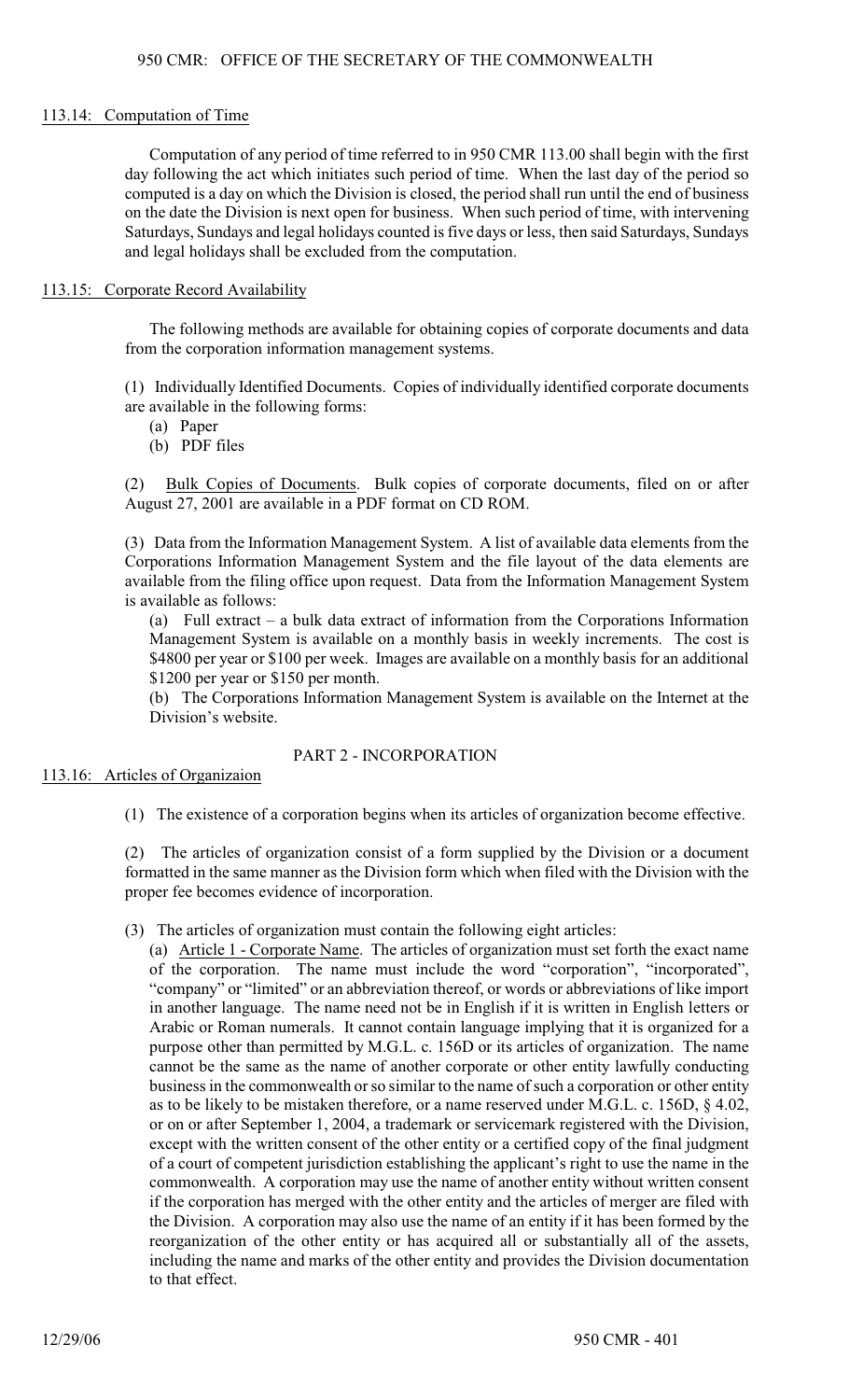#### 113.16: continued

(b) Article II – Purpose. Unless the articles of organization otherwise provide, all corporations formed pursuant to M.G.L. c. 156D have the purpose of engaging in any lawful business. There is no requirement to specify a particular purpose; if the incorporators wish to limit the purpose of the corporation, a more limited purpose may be specified.

(c) Article III – Authorized Shares. State the total number of shares the corporation is authorized to issue. All corporations must authorize stock. If only one class of stock is authorized, it is not necessary to specify any particular designation. M.G.L. c. 156D eliminates the concept of par value. However, a corporation may specify a par value in Article III. A reference to par value shall not by itself be deemed to be a specification of the minimum amount for which shares can be issued. In order to establish a minimum amount at which the shares can be issued, that amount must be stated explicitly in Article IV. If the corporation authorizes more than one class of stock, it must specify a distinguishing designation for each class.

(d) Article IV – Preferences, Limitations and Rights of Any Class or Series. Prior to the issuance of shares of any class or series, the articles of organization must set forth the preferences, limitations and relative rights of that class or series. The articles may also limit the type or specify the minimum amount of consideration for which shares of any class or series may be issued. If more than one class or series of shares are authorized, this Article must set forth the preferences, limitations and relative rights of each class or series, and if desired, the required type and minimum amount of consideration to be received.

(e) Article V – Restrictions on Transfer. State the restrictions, if any, imposed by the articles of organization upon the transfer ofshares of stock. Restrictions on transfer may also be set forth in the by-laws or in an agreement. If there are no restrictions on transfer imposed by the articles of organization, this section may be left blank or state "None".

(f) Article VI – Other Lawful Provisions. Specify any provisions not inconsistent with law that the incorporators desire to include in the articles of organization. If there are no such provisions, this article may be left blank or state "None".

(g) Article VII – Effective Date. Unless otherwise provided in the articles of organization, the effective date of organization of the corporation is the date and the time the articles were received for filing unless the articles are rejected within the time prescribed by law and 950 CMR 113.00. If a later date or time is desired, specify such date and/or time, which may not be later than the  $90<sup>th</sup>$  day after the day the articles are received for filing. If a delayed effective date but no time is specified, the articles of organization will be effective at the close of business on that date.

(h) Article VIII – Supplemental Information. The articles of organization must include the following supplemental information in the order provided in 950 CMR 113.16(3)(h)1. through 7.:

1. the street address of the initial registered office of the corporation in the commonwealth, a post office box is not a sufficient address.

2. the name of its initial registered agent at its registered office. All corporations must have a registered agent. The agent may be an individual, a domestic corporation, a domestic not-for-profit corporation, a foreign corporation qualified to do business in the commonwealth, or other entity authorized by law and whose business address is also the registered office of the corporation;

3. the names and addresses of the individuals who will serve as the initial president, treasurer, secretary and directors of the corporation. An individual may simultaneously hold more than one office in the corporation and may, in fact, hold all offices. The corporation may have other officers if appointed by the board of directors or described in its bylaws. Such officers need not be specified in the articles of organization. A corporation must have at least three directors if it has three or more shareholders, provided that if permitted by its articles of organization it may have as few as a single director regardless of the number of its shareholders. If the corporation has eliminated the board of directors in the manner provided in M.G.L. c. 156D, § 7.32, the articles of organization must specify the persons who will exercise the powers of the directors;

The address of the officers or directors may be either a home or business street address. A post office box is not a sufficient address. An address need not be specified if the business address of the officers and directors is the same as the principal office location;

4. the fiscal year end of the corporation;

5. a brief description of the type of business in which the corporation intends to engage;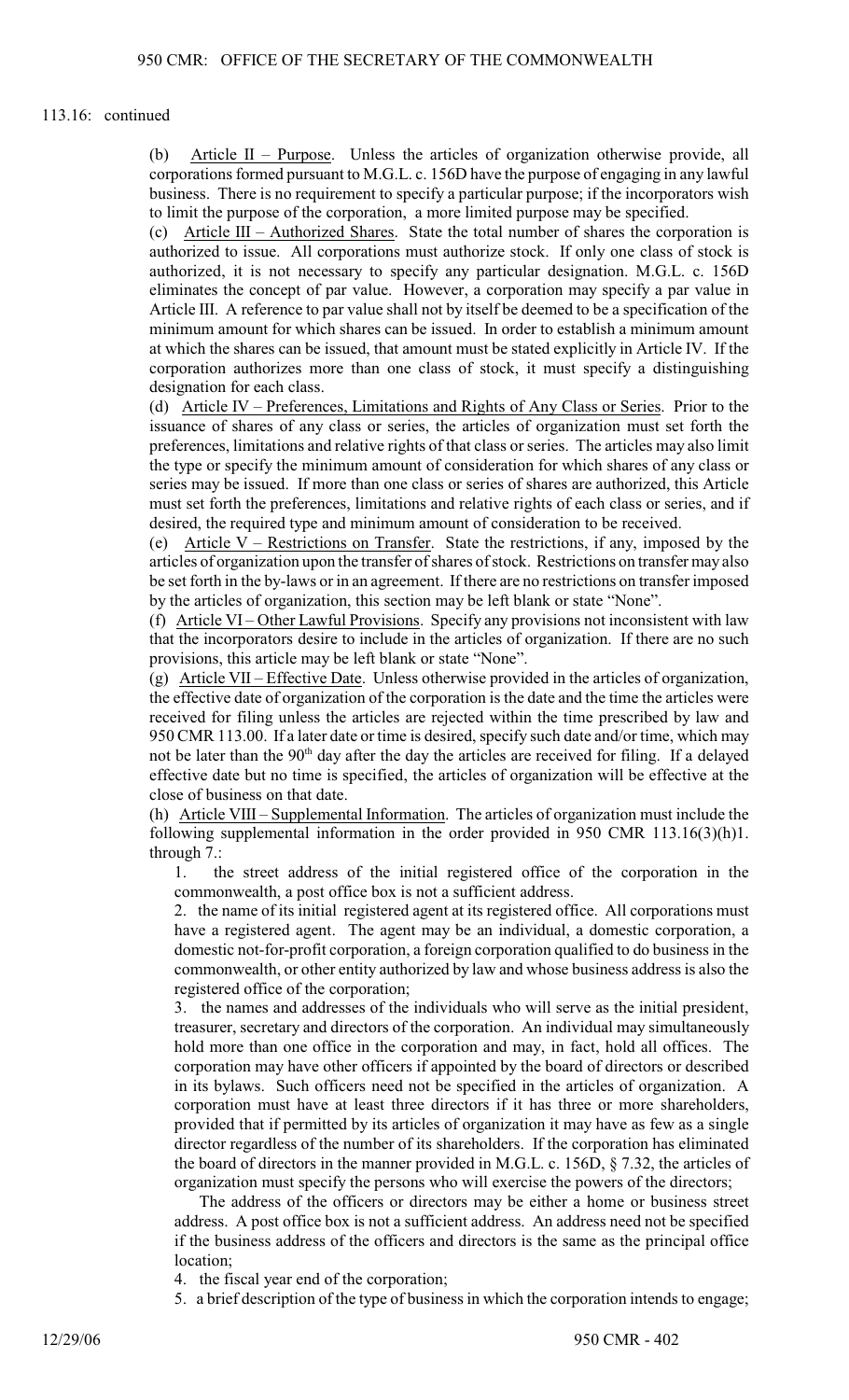## 113.16: continued

- 6. the street address of the corporation's principal office; and
- 7. the street address where the records of the corporation required to be kept in the commonwealth by M.G.L. c. 156D, § 16.01 are located.

The information in Article VIII is not considered a permanent part of the articles.

#### PART 3 - SUPPLEMENTAL INFORMATION IN THE ARTICLES OF ORGANIZATION

#### 113.17: Changes to Supplemental Information Contained in Article VIII in the Articles of Organization

(1) Supplemental information may be changed by filing a statement of such change with the Division or by noting such change on an annual report that is filed electronically. If the annual report is filed electronically, the following supplemental information may be changed: the names and business addresses of the directors and officers; street address of the corporation's principal office; the description of the type of business in which the corporation engages; and the street address where the records of the corporation are required to be kept in the commonwealth.

(2) A statement of change consists of a form supplied by the Division or a document formatted in the same manner as the Division form. A statement of supplemental change shall set forth:

- (a) the name of the corporation;
- (b) the street address of the corporation's registered office; and
- (c) the change to the supplemental information.

(3) If a corporation fails or refuses to file a statement of change of supplemental information within 30 days following a change in officers or directors of the corporation, any director or officer involved in such change or the personal representative of any deceased director or officer so involved, may evidence such change by filing a certificate of change or resignation with the Division signed under the penalties of perjury including a statement that a copy of the certificate has been delivered to the corporation or has been mailed to the principal office of the corporation postage prepaid.

A certificate of change or resignation consists of a form supplied by the Division or a document formatted in the same manner as the Division form.

A certificate of change or resignation filed by a director, officer or personal representative pursuant to 950 CMR 113.17(3) shall set forth:

(a) the name of the corporation;

(b) the street address of the corporation's registered office;

(c) a statement that the corporation has failed, or refused to, file a statement of change in

officers and directors within 30 days following a change in directors or officers;

(d) the change in the officers and directors;

The certificate must be signed by a director or officer involved in the change or the personal representative of any deceased director or officer.

# PART 4 - CORPORATE NAME

#### 113.18: Reservation of a Name

The exclusive use of a name may be reserved with the Division for a period of 60 days.

(1) The Division will approve the exclusive use of a name where the name is not the same or so similar that it is likely to be mistaken for:

(a) the corporate name or trade name of a corporation organized, authorized to transact business or otherwise lawfully conducting business in the commonwealth;

(b) a corporate name under reservation;

(c) the fictitious name adopted by a foreign corporation or other entity authorized to transact business or otherwise lawfully conducting business in the commonwealth because its real or trade name is unavailable;

(d) the corporate name or trade name of a not-for-profit corporation organized, authorized to conduct its activities or otherwise lawfully conducting activities in the commonwealth;

(e) the name or trade name of a partnership, business trust or other entity organized, authorized to transact business or otherwise lawfully conducting business in the commonwealth; or

(f) on or after September 1, 2004, a trademark or servicemark registered with the Division under M.G.L. c. 110B or M.G.L. c. 110H.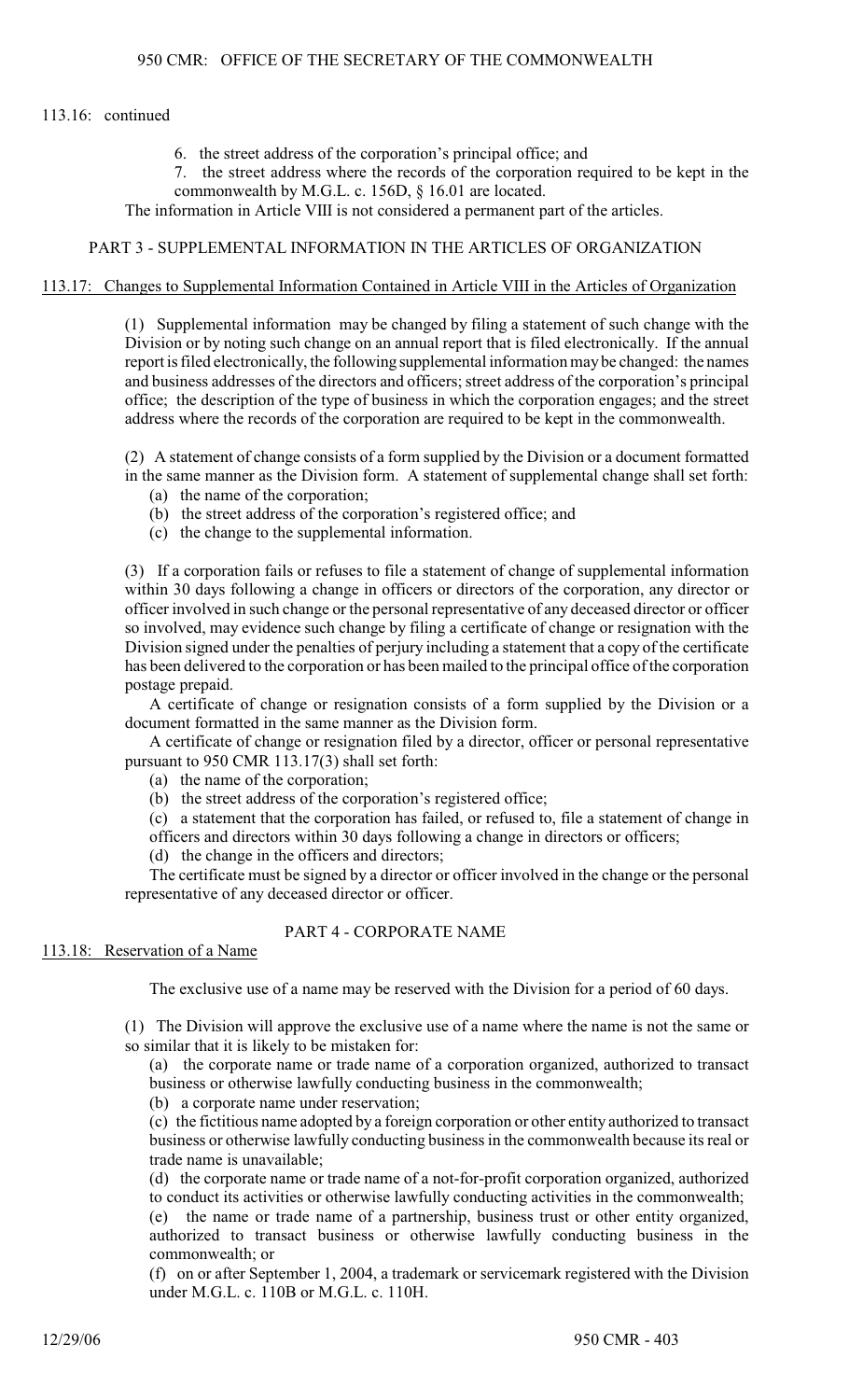## 113.18: continued

(2) Prior to submitting an application for reservation, the applicant shall determine that the name is available for use in the commonwealth. The Division records may be searched on the Division's website or by telephone at (617)727-9640. A name checked by telephone is preliminary and should not be relied upon. A name may not be reserved by telephone.

(3) The application shall set forth the name and address of the applicant and the name to be reserved, and be accompanied by the appropriate fee. Upon receipt of an application, the Division will check its records. If it finds that the name is available and the fee has been paid, it shall reserve the name for the applicant's use for a period of 60 days. The reservation may be extended by the Division for an additional 60 days upon payment of an additional fee. If the reserving party wishes to reserve the name for a third or subsequent time, one business day must lapse between the expiration of the reservation and the beginning of the next reservation period. If the reserving party files articles of organization or amendment during the reservation period, he must submit the name reservation receipt to the clerk at the time the articles of organization or amendment are presented.

# 113.19: Protest of Name, Hearing Procedure

Any person who is registered, qualified or otherwise carrying on business in the commonwealth at the time or who has a name under reservation may protest to the Division that the name assumed by a corporation is the same as or so similar that it is likely to be mistaken for the name of such person. The protest must be in writing and must be received by the Division within 90 days after the articles of organization or articles of amendment affecting a change in the name of a corporation have been filed with the Division. The regulations governing the hearing procedures followed by the Division are located in 950 CMR 101.00: *Adjudicatory Proceedings: Corporations Division*.

# PART 5 - OFFICE AND AGENT

## 113.20: Registered Office and Registered Agent

(1) Each domestic corporation and each foreign corporation authorized to transact business in the commonwealth must continuously maintain a registered office in the commonwealth and a registered agent at that office.

(2) The registered office must be a street address. A post office box address is not sufficient. The registered office may, but need not be, the corporation's principal office or its place of business.

(3) The registered agent may be an individual, a domestic corporation, a domestic not-for-profit corporation, a foreign corporation qualified to do business in the commonwealth, or other entity authorized by law.

(4) A domestic corporation that has not previously appointed a registered agent shall file an appointment of registered agent and registered office with the Division.

(5) The appointment of registered agent/registered office consists of a form supplied by the Division or a document formatted in the same manner as the Division form. Such appointment shall set forth:

- (a) the name of the corporation;
- (b) the street address of its registered office in the commonwealth;
- (c) the name of the registered agent at that office; and
- (d) the written consent of the registered agent to the appointment.

## 113.21: Statement of Change of Registered Agent or Registered Office by Corporation

(1) A domestic corporation or an authorized foreign corporation may change its registered office or registered agent by filing a statement of change of registered office/registered agent.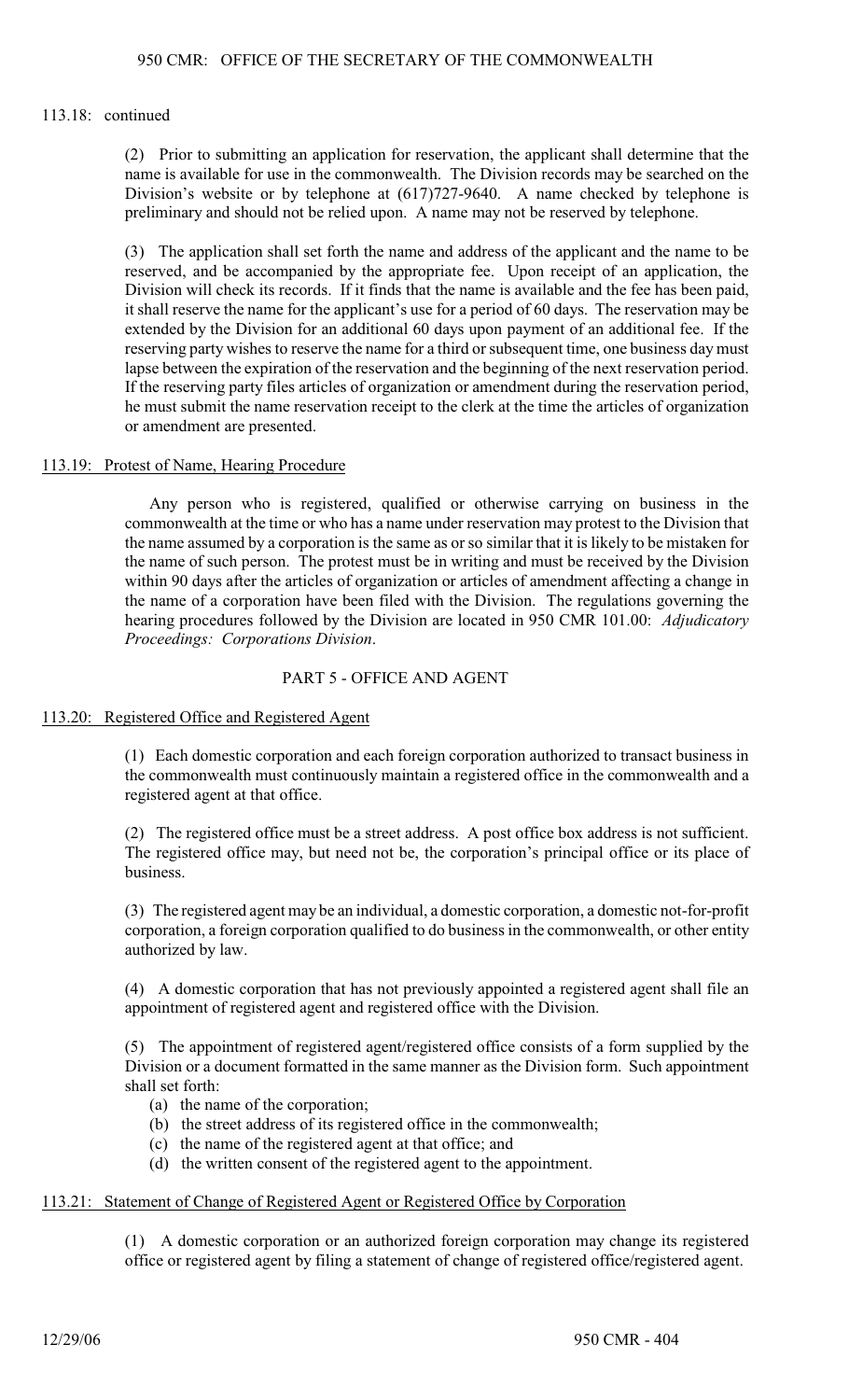## 113.21: continued

(2) The statement of change of registered office/registered agent consists of a form supplied by the Division or a document formatted in the same manner as the Division form. Such change statement shall set forth:

- (a) the name of the corporation;
- (b) the street address of its current registered office;

(c) the street address of the new registered office if the current registered office is to be changed; and

(d) the name of the current registered agent;

- (e) the name of the new registered agent if the current registered agent is to be changed; and
- (f) a statement that after the changes are made, the street address of its registered office and the business address of its registered agent will be identical.

(3) If the statement sets forth the name of a new registered agent, the agent must consent in writing to the appointment.

#### 113.22: Statement of Change of Registered Office by Registered Agent

(1) A registered agent may change the street address of the registered office for any corporation for which he is a registered agent by filing a statement of change of registered office.

(2) The statement of change of registered office consists of a form supplied by the Division or a document formatted in the same manner as the Division form. The statement of change shall set forth:

- (a) the name of the registered agent;
- (b) the name of each corporation whose street address is to be changed;
- (c) the street addresses of each corporation's current registered office;
- (d) the street address of each corporation's new registered office;
- (e) a statement that after the change is made, the street address of its registered office and
- the business address of the registered agent will be identical; and
- (f) a statement that each corporation has been notified in writing of such change.

(3) The statement of change must be signed by the registered agent. The signature may be an original or by facsimile.

#### 113.23: Resignation of Registered Agent

(1) A registered agent may resign by filing a statement of resignation with the Division.

(2) The statement of change of resignation consists of a form supplied by the Division or a document formatted in the same manner as the Division form. The statement of resignation shall set forth:

- (a) the name of the registered agent;
- (b) the name of the corporation;
- (c) the street address of the corporation's current registered office;
- (d) a statement that the registered agent has resigned;
- (e) a statement indicating whether the registered office address will be discontinued; and
- (f) a statement that a copy of the resignation has been furnished to the corporation.

(3) The resignation and, if applicable, the discontinuance of the registered office shall be effective on the  $31<sup>st</sup>$  day after the date on which the statement was filed.

(4) The statement of resignation must be signed by the registered agent. The signature may be original or by facsimile.

# PART 9 – DOMESTICATION AND CONVERSION

# 113.24: Articles of Domestication

(1) A foreign business corporation may become a domestic business corporation by filing articles of domestication with the Division.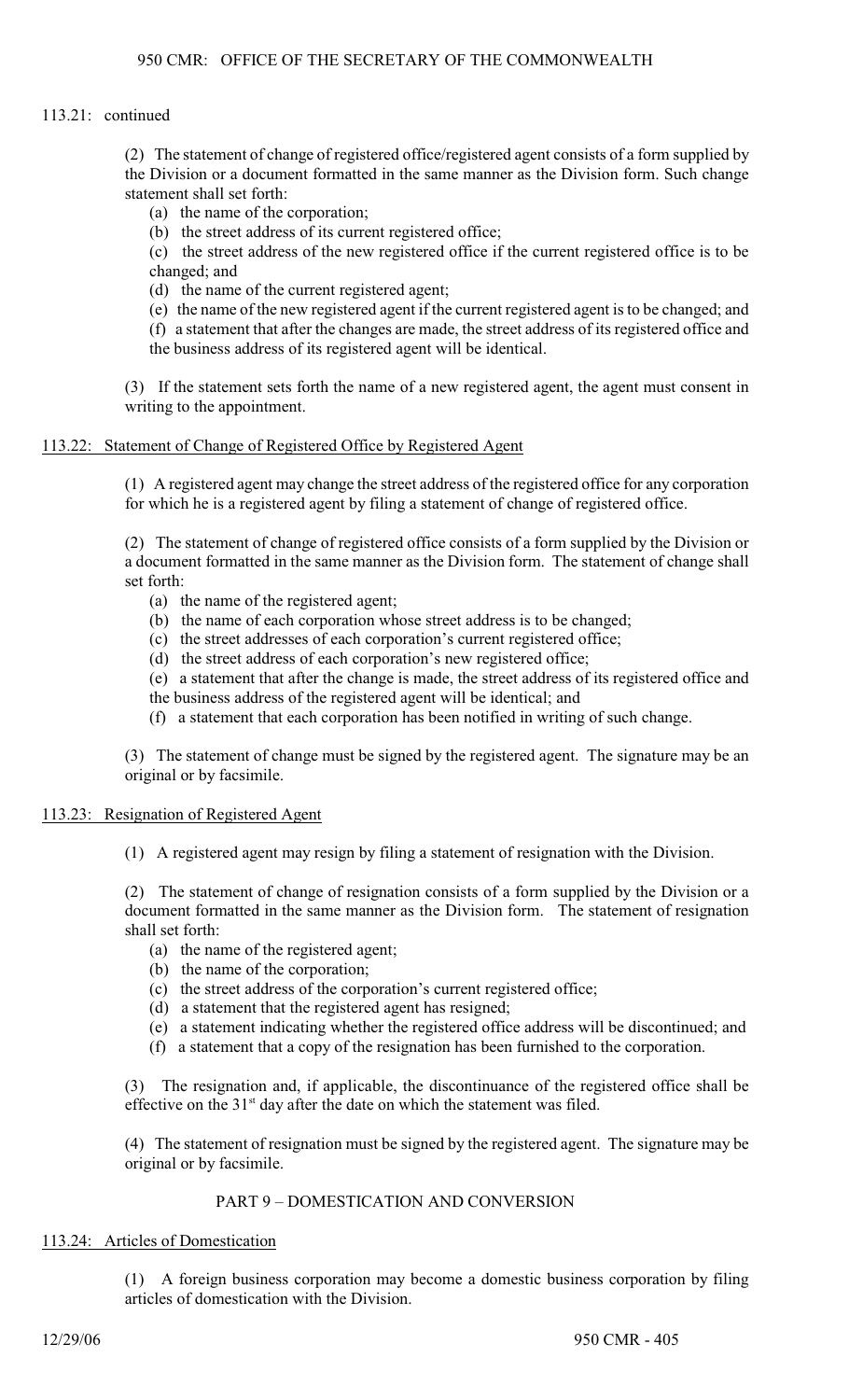## 113.24: continued

(2) The articles of domestication consist of a form supplied by the Division or a document formatted in the same manner as the Division form. The articles of domestication shall set forth:

(a) the current name of the corporation in the jurisdiction of organization;

(b) a name that satisfies the requirements of M.G.L. c. 156D, § 4.01 if the name of the corporation is unavailable for use in the commonwealth, or the corporation desires to change its name;

(c) the jurisdiction of incorporation;

(d) the date the corporation was incorporated in that jurisdiction;

(e) whether the corporation was authorized to transact business in the commonwealth;

(f) a statement that the domestication of the corporation in the commonwealth was duly authorized as required by the laws of jurisdiction in which the corporation was incorporated; (g) all of the information required to be in the original articles of organization by M.G.L. c. 156D, § 2.02(a) or permitted to be included in the articles of organization by M.G.L. c. 156D, § 2.02(b);

(h) the supplemental information required by 950 CMR 113.00 to be included in the articles of organization; and

(i) the date and time the articles of domestication will be effective if the articles of domestication are to be effective at a later date and/or time, not more than 90 days after the date and time of filing.

(3) The articles of domestication shall be accompanied by an original certificate of legal existence or a certificate of good standing issued, not more than 90 days prior to submission, by an officer or agency properly authorized in the jurisdiction of organization. If the certificate is in a foreign language, a translation thereof under oath of the translator shall be attached.

# 113.25: Articles of Charter Surrender

(1) A domestic corporation may domesticate in a foreign jurisdiction by filing articles of charter surrender with the Division.

(2) The articles of charter surrender consist of a form supplied by the Division or a document formatted in the same manner as the Division form. The articles of charter surrender shall set forth:

- (a) the name of the corporation;
- (b) the street address of the corporation's registered office;

(c) a statement that the articles of charter surrender are being filed in connection with the domestication of the corporation in a foreign jurisdiction;

(d) a statement that the domestication was duly approved by the shareholders, and if voting by any separate group was required, by each separate voting group, in the manner required by M.G.L. c. 156D and the articles or organization;

(e) the corporation's new name and jurisdiction of incorporation;

(f) that the corporation appoints the Secretary of the Commonwealth as its agent for service of process in any proceeding to enforce the rights of shareholders who exercise appraisal rights in connection with the domestication; and

(g) the date and time the articles of charter surrender will be effective if the articles of charter surrender are to be effective at a later date and/or time, not more than 90 days after the date and time of filing.

## 113.26: Articles of Non-profit Conversion

(1) A domestic business corporation may become a domestic non-profit corporation by filing articles of non-profit conversion with the Division.

(2) The articles of non-profit conversion consist of a form supplied by the Division or a document formatted in the same manner as the Division form. The articles of non-profit conversion shall set forth:

(a) the name of the corporation immediately before filing articles of non-profit conversion;

(b) a name that satisfies the requirements of M.G.L. c. 180 if the name of the corporation does not satisfy the requirements of M.G.L. c. 180 or the corporation desires to change its name in connection with the conversion;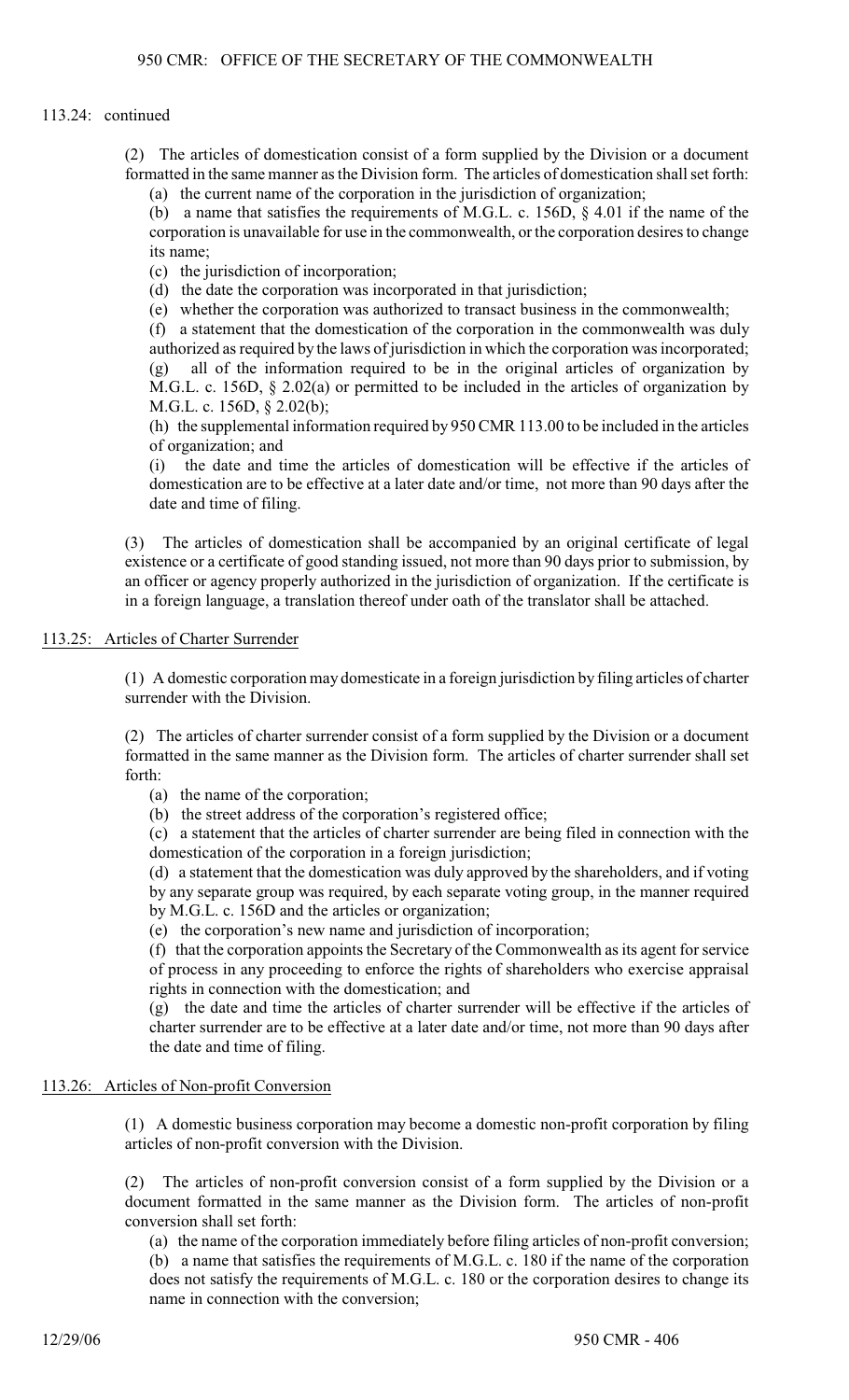#### 113.26: continued

(c) a statement that the plan of non-profit conversion was duly approved by the shareholders and, if voting by any separate voting group was required, by each separate voting group in the manner required by M.G.L. c. 156D and the articles of organization;

(d) a statement that the plan of nonprofit conversion was duly approved in accordance with the organic law of the domestic nonprofit corporation;

(e) all of the information required to be set forth in the articles of organization and any other desired provisions permitted by M.G.L. c. 180; and

(f) the date and time the articles of non-profit conversion will be effective if the articles of non-profit conversion are to be effective at a later date and/or time, in accordance with M.G.L. c. 180.

#### 113.27: Articles of Charter Surrender upon Foreign Non-profit Conversion

(1) A domestic business corporation may become a foreign non-profit corporation by filing articles of charter surrender upon foreign non-profit conversion with the Division.

(2) The articles of charter surrender upon foreign non-profit conversion consist of a form supplied by the Division or a document formatted in the same manner as the Division form. The articles of charter surrender upon foreign non-profit conversion shall state:

- (a) the name of the corporation;
- (b) the street address of the corporation's registered office;

(c) a statement that the articles of charter surrender are being filed in connection with the conversion of the corporation to a foreign non-profit corporation;

(d) a statement that the conversion is permitted by the laws of the foreign jurisdiction;

(e) the corporation's new name and jurisdiction of incorporation;

(f) a statement that the foreign non-profit conversion was duly approved by the shareholders and if voting by any separate voting group was required, by each such separate voting group, in the manner required by M.G.L. c. 156D and the articles of organization;

(g) that the corporation appoints the Secretary of the Commonwealth as its agent for service of process in any proceeding to enforce the rights of shareholders who exercise appraisal rights in connection with the conversion; and

(h) the date and time the articles of non-profit conversion will be effective if the articles of non-profit conversion are to be effective at a later date and/or time, but not more than 90 days after the date and time of filing.

#### 113.28: Foreign Non-profit Domestication and Conversion

(1) A foreign non-profit corporation may become a domestic business corporation by filing articles of domestication and conversion with the Division.

(2) The articles of domestication and conversion consist of a form supplied by the Division or a document formatted in the same manner as the Division form. The articles of domestication and conversion shall set forth:

(a) the name of the corporation in the jurisdiction of organization;

(b) a corporate name that satisfies M.G.L. c. 156D, § 4.01 if the name of the corporation is unavailable for use in the commonwealth or the corporation desires to change its name;

(c) the jurisdiction of incorporation;

(d) the date the corporation was incorporated in the jurisdiction;

(e) whether the corporation was authorized to transact business in the Commonwealth;

(f) a statement that the domestication and conversion of the corporation was duly authorized as required by the laws of the jurisdiction in which the corporation was incorporated.

(g) All of the information required to be in the articles of organization by M.G.L. c. 156D, § 2.02(a) or permitted to be included in the articles of organization by M.G.L. c. 156D, § 2.02(b);

(h) the supplemental information required by 950 CMR 113.00 to be included in the articles of organization; and

(i) the date and time the articles of domestication and conversion will be effective if the articles of domestication and conversion are to be effective at a later date and/or time, not more than 90 days after the date and time of filing.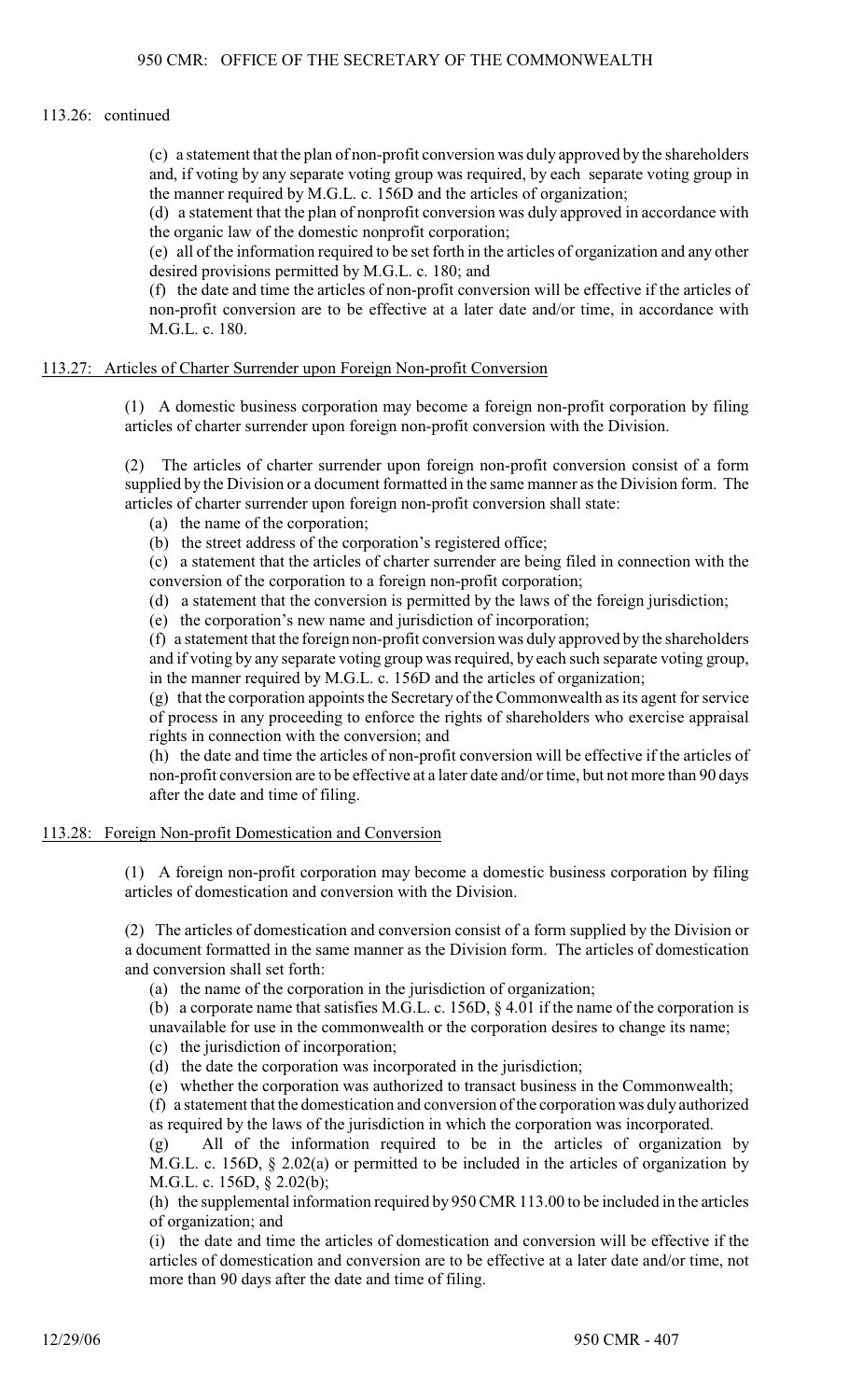## 113.28: continued

(3) The articles of domestication and conversion shall be accompanied by an original certificate of legal existence or a certificate of good standing issued, not more than 90 days prior to submission, by an officer or agency properly authorized in the jurisdiction of organization. If the certificate is in a foreign language, a translation thereof under oath of the translator shall be attached.

#### 113.29: Articles of Entity Conversion of a Domestic Business Corporation to a Domestic Other Entity

(1) A domestic business corporation may become a domestic other entity by filing articles of entity conversion with the Division.

(2) The articles of entity conversion consist of a form supplied by the Division or a document formatted in the same manner as the Division form. Articles of entity conversion shall set forth:

(a) the name of the corporation;

(b) the street address of its registered office;

(c) the name of the converted entity which shall be a name that satisfies the organic law of the surviving entity;

(d) the type of entity that the surviving entity will be;

(e) a statement that the plan of entity conversion was duly approved by the shareholders and if voting by any separate voting group was required, by each separate voting group in the manner required by M.G.L. c. 156D and the articles of organization;

(f) all of the information required to be set forth in the public organic document of the surviving entity; and

(g) the date and time the articles of entity conversion will be effective if the articles of entity conversion are to be effective at a later date and/or time, in accordance with the organic law of the surviving entity.

#### 113.30: Articles of Entity Conversion of a Domestic Other Entity to a Domestic Business Corporation

(1) A domestic other entity may convert to a domestic business corporation by filing articles of entity conversion with the Division.

(b) The articles of entity conversion consist of a form supplied by the Division or a document formatted in the same manner as the Division form. The articles of entity conversion shall set forth:

(a) the name of the other entity;

(b) the name to which the name of the other entity is to be changed, which shall satisfy M.G.L. c. 156D, § 4.01;

(c) a statement that the plan of entity conversion was duly approved in accordance with the organic law of the other entity;

(d) all of the information required to be in the articles of organization by M.G.L. c. 156D, § 2.02(a) or permitted by M.G.L. c. 156D, § 2.02(b);

(e) the supplemental information required by 950 CMR 113.00 to be included in the articles of organization; and

(f) the date and time the articles of entity conversion will be effective if the articles of entity conversion are to be effective at a later date and/or time, not more than 90 days after the date and time of filing.

## 113.31: Articles of Entity Conversion of a Foreign Other Entity to a Domestic Business Corporation

(1) A foreign other entity may convert to a domestic business corporation by filing articles of entity conversion with the Division.

(2) The articles of entity conversion consist of a form supplied by the Division or a document formatted in the same manner as the Division form. The articles of entity conversion shall set forth:

(a) the name of the other entity in the jurisdiction of organization;

(b) the name to which the name of the other entity is to be changed, which shall satisfy M.G.L. c. 156D, § 4.01;

(c) the jurisdiction of organization of the other entity;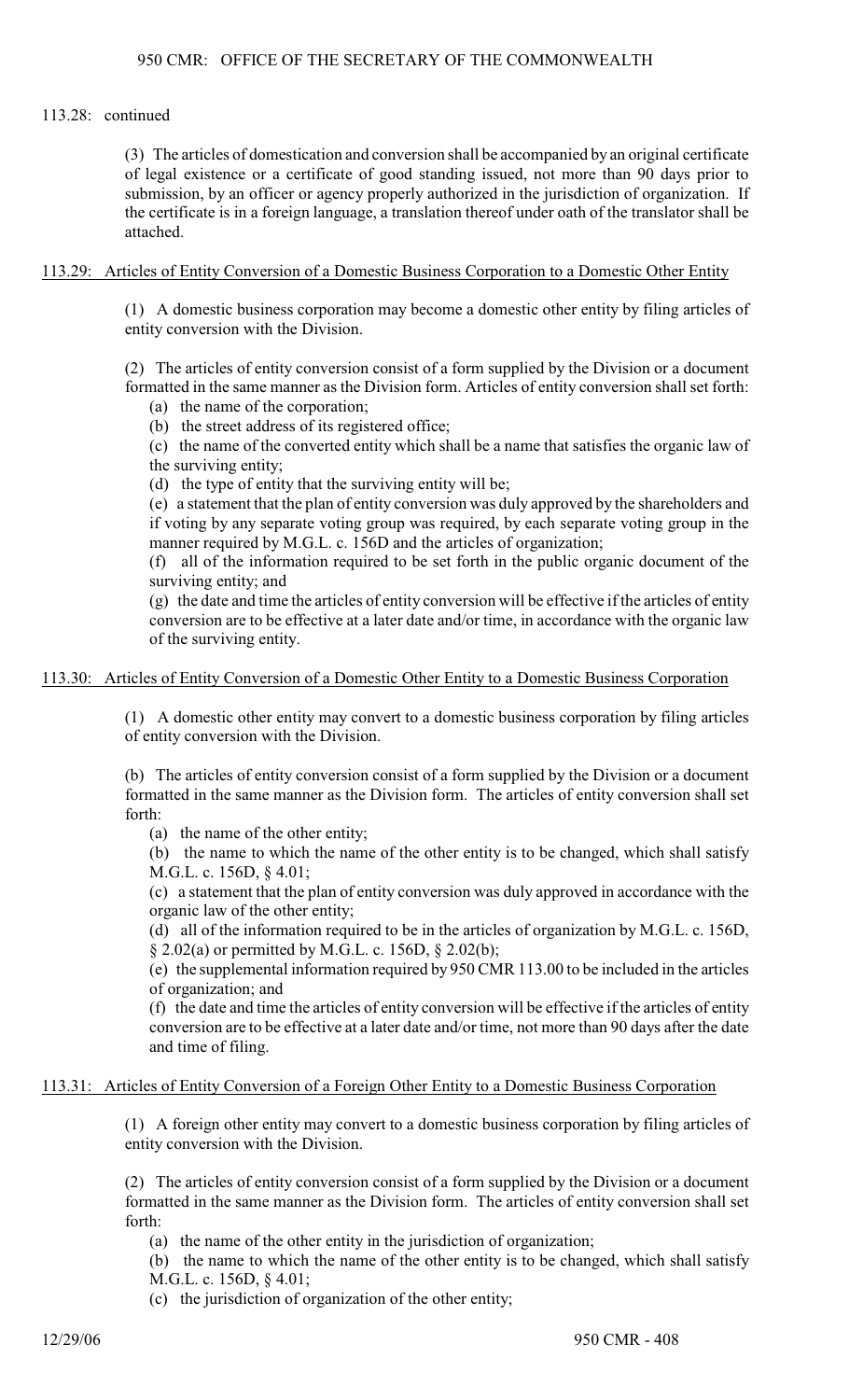#### 113.31: continued

(d) the date the other entity was organized in that jurisdiction;

(e) a statement that the conversion of the other entity was duly approved in the manner required by its organic law;

(f) all of the information required to be in the articles of organization by M.G.L. c. 156D, § 2.02(a) or permitted by M.G.L. c. 156D, § 2.02(b);

(g) the supplemental information required by 950 CMR 113.00 to be included in the articles of organization; and

(h) the date and time the articles of entity conversion will be effective if the articles of entity conversion are to be effective at a later date and/or time, not more than 90 days after the date and time of filing.

(3) If the foreign other entity is a filing entity, the articles of entity conversion shall be accompanied by an original certificate of legal existence or a certificate of good standing issued, not more than 90 days prior to submission, by an officer or agency properly authorized in the jurisdiction of organization. If the certificate is in a foreign language, a translation thereof under oath of the translator shall be attached.

# 113.32: Articles of Charter Surrender upon Conversion to a Foreign Other Entity

A domestic business corporation may convert to a foreign other entity by filing articles of charter surrender with the Division.

The articles of charter surrender consist of a form supplied by the Division or a document formatted in the same manner as the Division form. The articles of charter surrender shall set forth:

- (a) the name of the corporation;
- (b) the street address of its registered office;

(c) that the articles of charter surrender are being filed in connection with a conversion to a foreign other entity;

(d) a statement that the conversion is permitted by the laws of the foreign jurisdiction;

(e) the type of entity;

(f) the corporation's new name and the jurisdiction under the laws of which the surviving entity will be organized;

(g) that the corporation appoints the secretary of state as its agent for service of process in any proceeding to enforce the rights of shareholders who exercise appraisal rights in connection with the conversion;

(h) a statement that the conversion was duly approved by the shareholders and if voting by any separate voting group was required by each voting group in the manner required by M.G.L. c. 156D and the articles of organization;

(i) the street address ofits executive office immediately after the conversion if the surviving entity will be a non-filing entity; and

(j) the date and time the articles of charter surrender will be effective if the articles of charter surrender are to be effective at a later date and/or time, not more than 90 days after the date and time of filing.

## 113.33: Requirement to File Annual Report

In order to file any document under Part 9 - Domestication and Conversion, a corporation shall file all annual reports required to be filed by it for the last ten fiscal years. If the corporation has not completed its current year at the time of filing, it will be required to file an annual report for the current fiscal year if more than six months have passed since the close of its prior fiscal year or if the corporation has issued additional shares during the partial fiscal year.

# PART 10 - AMENDMENT OF ARTICLES OF ORGANIZATION

## 113.34: Articles of Amendment

(1) A corporation may amend articles I through VI of its articles of organization to add or change a provision that is required or permitted in the articles of organization or to delete a provision not required in the articles of organization. After an amendment has been adopted and approved in the manner required by M.G.L. c. 156D and 950 CMR 113.00, the corporation shall deliver articles of amendment to the Division.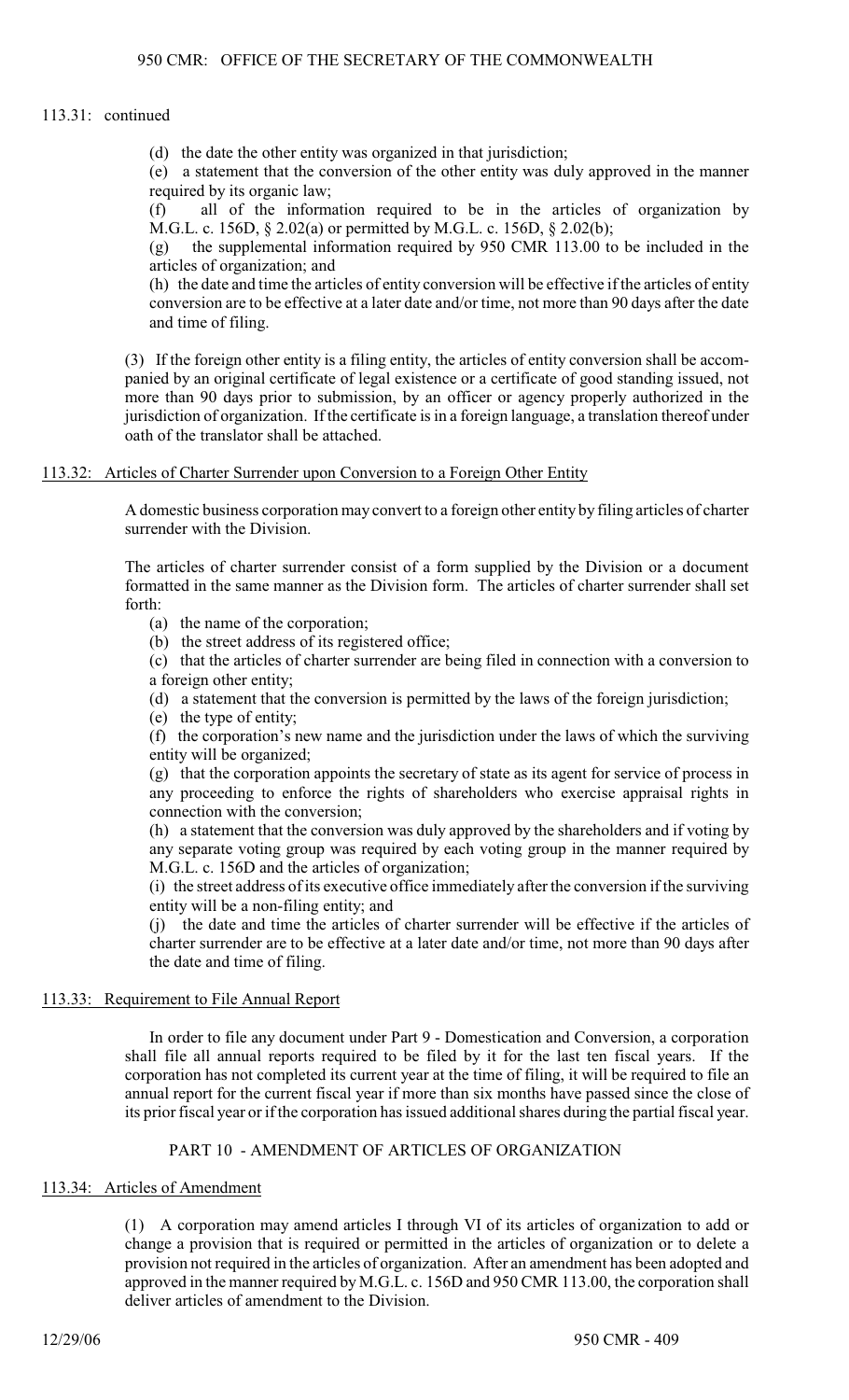## 113.34: continued

(2) The articles of amendment consist of a form supplied by the Division or a document formatted in the same manner as the Division form. The articles of amendment shall set forth:

- (a) the name of the corporation;
- (b) the location of the corporation's registered office;
- (c) the number(s) of the article(s) being amended;
- (d) the date the amendment was adopted;
- (e) whether the amendment was adopted by:
	- 1. the incorporators;

2. the board of directors without shareholder approval and shareholder approval was not required; or

3. by the board of directors and the shareholders in the manner required by M.G.L. c. 156D and the articles of organization;

(f) the text of the amendment;

(g) the provisions for implementing the action if the amendment authorizes an exchange, or effects a reclassification or cancellation, of issued shares, unless contained in the text of the amendment; and

(h) the date and time the articles will be effective if the articles of amendment are to be effective at a later date and/or time, not more than 90 days after the date and time of filing.

# 113.35: Restated Articles of Organization

(1) A corporation may restate its articles of organization.

(2) The restated articles of organization consist of a form supplied by the Division or a document formatted in the same manner as the Division form. The restated articles shall set forth:

- (a) the name of the corporation;
- (b) the street address of the corporation's registered office;
- (c) the date the restated articles of organization were adopted;

(d) whether the restated articles were adopted by the directors without shareholder approval and shareholder approval was not required, or whether the restated articles were approved by the board of directors and the shareholders in the manner required by M.G.L. c. 156D and the articles of organization;

(e) all of the information required to be in the original articles of organization except that the supplemental information provided in for Article VIII of the articles of organization is not required;

(f) a certification that the restated articles of organization consolidate all amendments into a single document;

(g) the number(s) of the article(s) being amended; and

(h) the date and time the restated articles will be effective if the restated articles are to be effective at a later date and/or time, not more than 90 days after the date and time of filing.

# PART 11 – MERGER AND SHARE EXCHANGE

# 113.36: Articles of Merger – Domestic Entities

(1) One or more domestic corporations may merge with one or more domestic corporations or other entities by filing articles of merger with the Division.

(2) The articles of merger consist of a form supplied by the Division or a document formatted in the same manner as the Division form. The articles of merger shall set forth:

(a) the name of each domestic corporation or other entity involved in the merger.

(b) the name of the surviving entity which may, but need not, be one of the constituent entities;

(c) the date and time the merger will be effective if the articles of merger are to be effective at a later date and/or time not more than 90 days from the date of filing;

(d) a statement that the plan of merger was duly approved by the shareholders and, if voting by any separate voting group was required, by each separate voting group, in the manner required by M.G.L. c. 156D and the articles of organization, or a statement that approval of the shareholders was not required.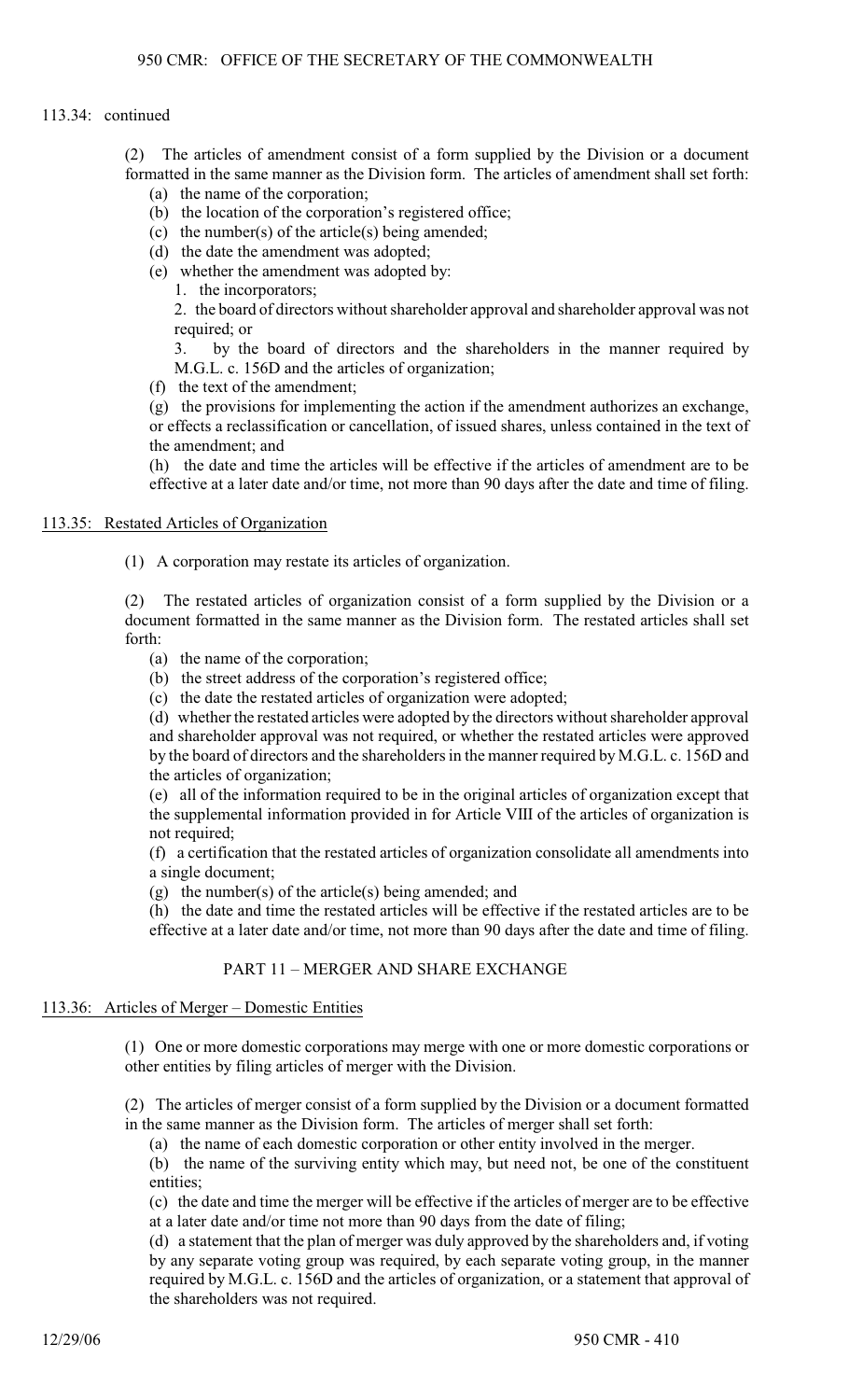#### 113.36: continued

(e) that the participation of each other entity was duly authorized by the law under which the other entity is organized or by which it is governed and by its articles of organization or other organizational documents;

(f) any amendment to articles of organization of the surviving entity, if such entity is a domestic business corporation;

(g) the articles of organization of the new domestic business corporation and including all supplemental information required by 950 CMR 113.00.

(3) Requirement to File Annual Report. In order to file articles of merger, a corporation which is merging into a domestic corporation or domestic other entity shall file all annual reports required to be filed by it for the last ten fiscal years. If the corporation has not completed its current year at the time it files articles of merger, it will be required to file an annual report for the current fiscal year if more than six months have passed since the close of its prior fiscal year or if the corporation has issued additional shares during the prior fiscal year.

#### 113.37: Articles of Merger Involving a Foreign Corporation or Foreign Other Entity

(1) One or more domestic corporations and one or more other entities may merge with one or more foreign corporations or foreign other entities by filing articles of merger with the Division.

(2) The articles of merger consist of a form supplied by the Division or a document formatted in the same manner as the Division form. The articles of merger shall set forth:

(a) the name of each party to the merger;

(b) the jurisdiction and date of organization of each foreign corporation and foreign other entity that is a party to the merger and the date of organization;

(c) whether the foreign corporation or other entity is qualified to do business in the commonwealth;

(d) the name of the surviving entity, which may but need not be one of the constituent entities;

(e) the jurisdiction under the laws of which the surviving entity will be organized;

(f) the date and time the articles of merger will be effective if the articles of merger are to be effective at a later date and/or time, not more than 90 days after the date and time of filing. (g) for each domestic corporation that is a party to the merger, if the merger required approval by the shareholders, a statement that the plan was duly approved by the shareholders and if voting by any separate voting group was required by each separate voting group in the manner required by M.G.L. c. 156D and the articles of organization.

(h) if the plan of merger did not require approval by the shareholders of a domestic corporation that was a party to this merger, a statement to that effect;

(i) that the participation of each other domestic entity foreign corporation or foreign other entity was duly authorized by the law under which the other entity or foreign corporation was organized and by its organization documents;

(j) any amendment to the articles of organization of the surviving entity, if the surviving entity is a domestic business corporation;

(k) the articles or organization of a new domestic business corporation including all supplemental information required by 950 CMR 113.00;

(l) the executive office of a foreign other entity if such information is not on the record of the foreign other entity and such foreign other entity is the survivor of the merger.

(3) Requirement to File Annual Report. In order to file articles of merger, a corporation which is merging into a foreign or domestic corporation or other entity, shall file all annual reports required to be filed by it for the last ten fiscal years. If the corporation has not completed its current year at the time it files articles of merger, it will be required to file an annual report for the current fiscal year if more than six months have passed since the close of its prior fiscal year or if the corporation has issued additional shares during the prior fiscal year.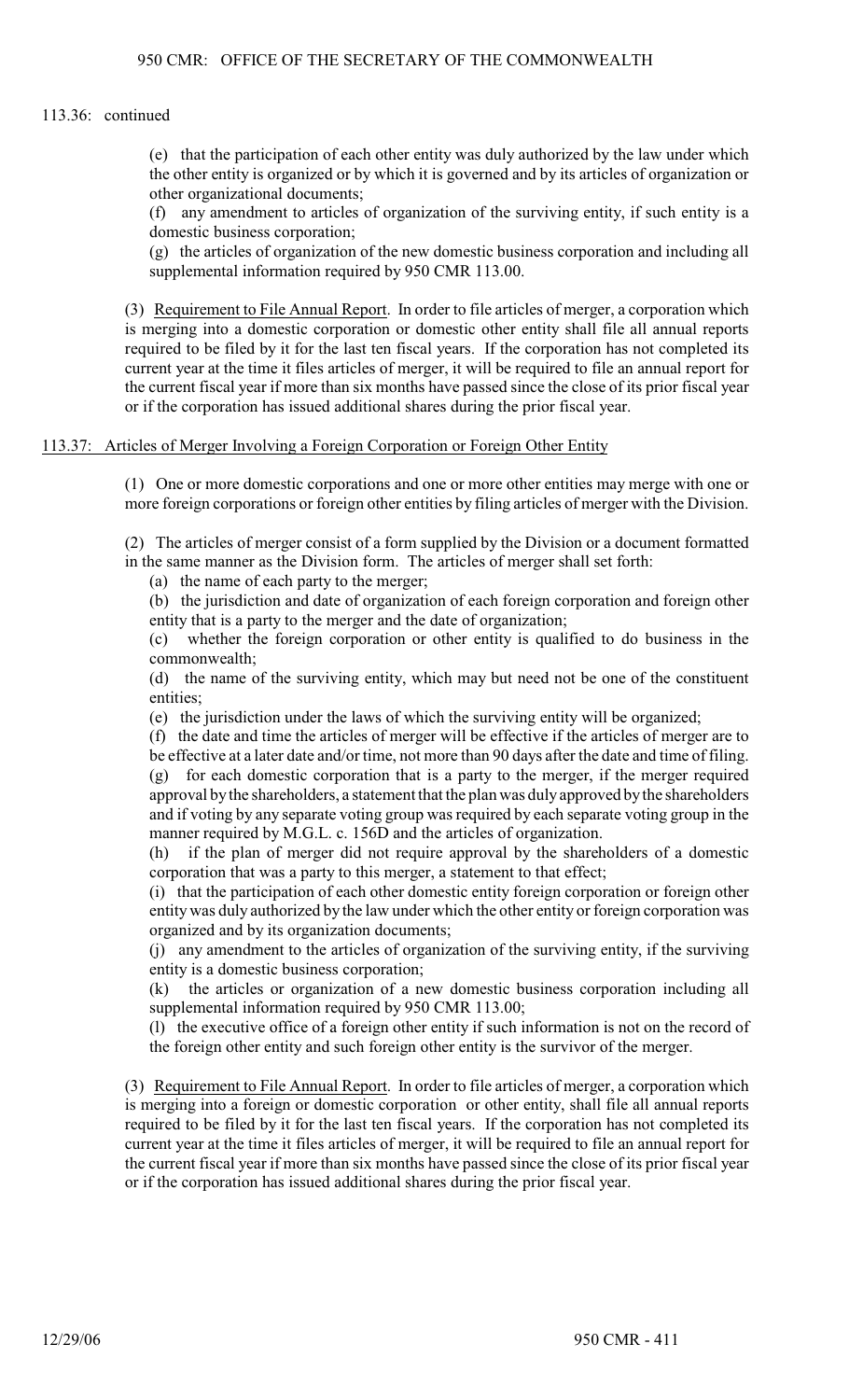#### 113.38: Articles of Share Exchange Involving Domestic Corporations and Domestic Other Entities

(1) A domestic corporation may acquire all of the shares of one or more classes or series of shares of another domestic corporation or all of the interests of one or more class or series of interests of a domestic other entity in exchange for shares or other securities, interests, obligations, rights to acquire shares or other securities, cash or other propertyor any combination of the foregoing by filing articles of share exchange with the Division.

(2) The articles of share exchange consist of a form supplied by the Division or a document formatted in the same manner as the Division form. The articles of share exchange shall set forth:

(a) the names of the parties to the share exchange;

(b) the date and time the share exchange will be effective if the share exchange is to be effective at a later date and/or time, not more than 90 days from the date and time of filing; (c) a statement that the plan of share exchange was duly approved by the shareholders of each domestic corporation, and, if voting by any separate group was required, by each separate voting group, in the manner required by M.G.L. c. 156D and the articles of organization or a statement that shareholder approval was not required; and

(d) a statement that the participation of each other entity was duly authorized by the law under which the other entity is organized or governed, and by its organizing documents.

#### 113.39: Articles of Share Exchange Involving Domestic or Foreign Corporations or Foreign Other Entity

(1) A domestic corporation may acquire all of the shares or other interests of one or more classes or series of shares or other interests of a foreign corporation or foreign other entity in exchange for shares or other securities, interests, obligations, rights to acquire shares or other securities, cash, other property or any combination of the foregoing; or a foreign corporation or other entity may acquire all of the shares of one or more classes or series of shares of a domestic corporation in exchange for shares or other securities, interests, obligations, rights to acquire shares or other securities, cash, other property or any combination of the foregoing by filing articles of share exchange with the Division.

(2) The articles of share exchange consist of a form supplied by the Division or a document formatted in the same manner as the Division form.

- (3) The articles of share exchange shall set forth:
	- (a) the names of the parties to the share exchange;
	- (b) the jurisdiction of organization for each foreign corporation and foreign other entity;

(c) the date and time the share exchange will be effective if the share exchange is to be effective at a later date and or time not more than 90 days from the date of filing;

(d) a statement that the plan of share exchange was duly approved by the shareholders of each domestic corporation, and if voting by any separate group was required, by each separate voting group, in the manner required by M.G.L. c. 156D and the articles of organization or a statement that shareholder approval was not required; and

(e) a statement that the participation of the foreign corporation or other entity was duly authorized by the laws under which the corporation or other entity is organized and by its organizing documents.

## PART 14 - DISSOLUTION

## 113.40: Voluntary Dissolution of a Corporation Which Has Not Issued Shares or Has Not Commenced Business

(1) A corporation which has not issued shares or has not commenced business may dissolve by majority vote of the incorporators or initial directors.

(2) The articles of dissolution consist of a form supplied by the Division or a document formatted in the same manner as the Division form. The articles of dissolution shall set forth:

- (a) the name of the corporation;
- (b) the street address of the corporation's registered office;
- (c) the date of its incorporation;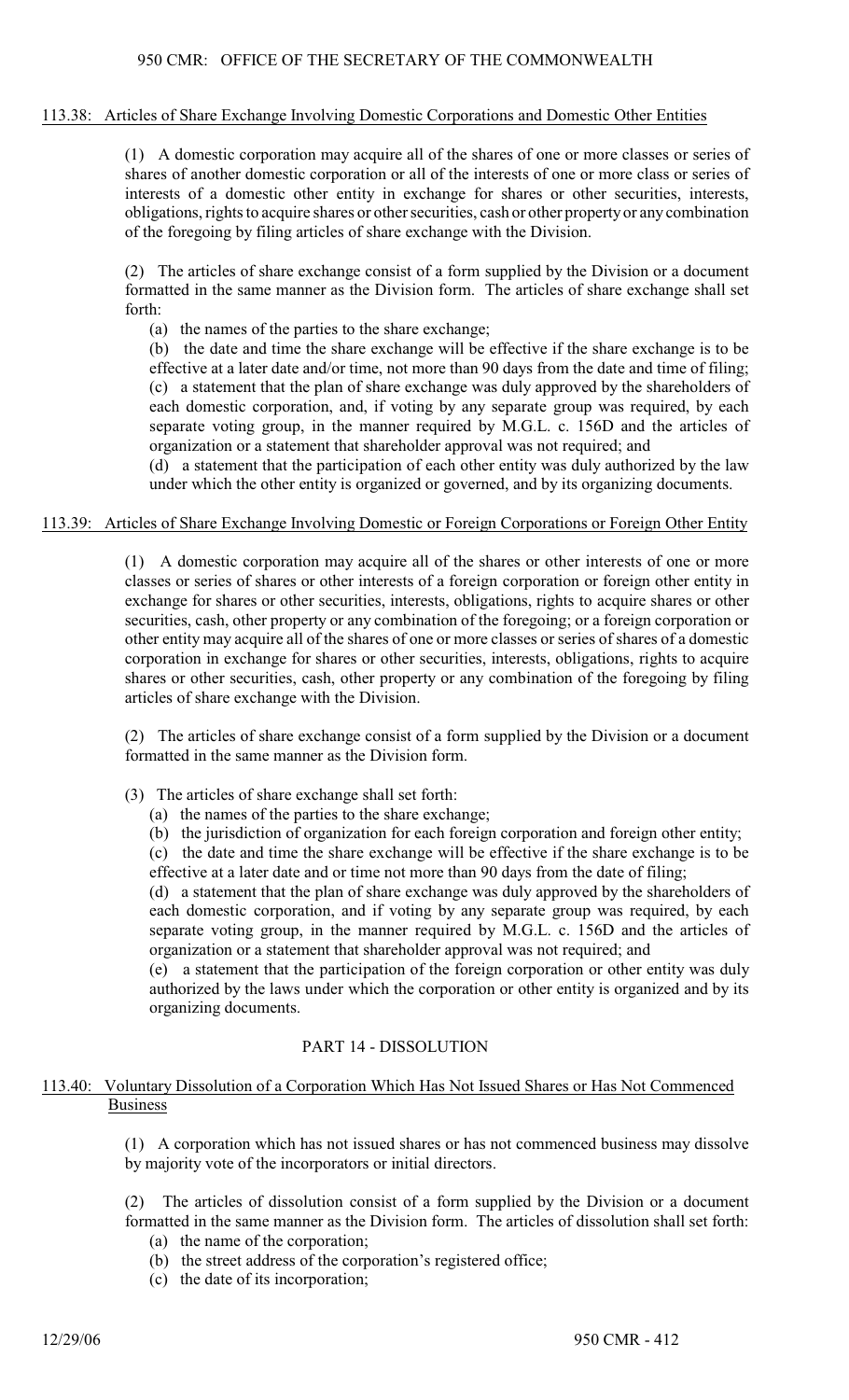## 113.40: continued

(d) whether the dissolution was authorized by a majority vote of the incorporators or the initial directors in the manner required by law;

(e) that none of the corporation's shares has been issued or that the corporation has not commenced business;

(f) that no debt of the corporation remains unpaid; and

(g) that the net assets of the corporation remaining after winding up have been distributed to the shareholders, if the shares were issued; and

(h) the date and time the articles of dissolution will be effective if the articles of dissolution are to be effective at a later date and/or time, not more than 90 days from the date and time of filing.

## 113.41: Voluntary Dissolution

(1) A corporation may dissolve at any time after dissolution is authorized by submitting articles of dissolution to the Division.

(2) The articles of dissolution consist of a form supplied by the Division or a document formatted in the same manner as the form supplied by the Division. The articles of dissolution shall set forth:

- (a) the name of the corporation;
- (b) the street address of the corporation's registered office;
- (c) the date the dissolution was authorized;
- (d) if dissolution was approved by the shareholders under M.G.L. c. 156D,  $\S$  14.02(b):
	- 1. the number of votes entitled to be cast on the proposal to dissolve; and

2. either the total number of votes cast for and against dissolution or the total of undisputed votes cast for dissolution and a statement that the number cast for dissolution was sufficient for approval; and

3. if voting by voting groups was required on a dissolution proposal under M.G.L. c. 156D, § 14.02(b), the information required by M.G.L. c. 156D, §14.02(a) and (b) shall be separately provided for each voting group entitled to vote on the proposal to dissolve.

(e) if dissolution was authorized by a method or procedure specified in the articles of organization pursuant to M.G.L. c. 156D, § 14.02, the articles of dissolution shall set forth such method or procedure, together with sufficient information to establish that the corporation has complied therewith; and

(f) the date and time the articles of dissolution will be effective if the articles of dissolution are to be effective at a later date and/or time, not more than 90 days from the date and time of filing.

## 113.42: Requirement to File Annual Report

In order to file articles of dissolution with the Division, a corporation shall file all annual reports required to be filed by it for the last ten fiscal years. If the corporation has not completed its current fiscal year at the time it files its articles of dissolution, it will be required to file an annual report for the current fiscal year if more than six months have passed since the close of its prior fiscal year or if the corporation has issued additional shares during the partial fiscal year.

## 113.43: Protection of Name after Dissolution

(1) A corporation which has filed articles of dissolution with the Division may reserve its name for the corporation's exclusive use during the period of time the corporation is winding up and liquidating its affairs.

(2) The application for reservation shall set forth the name and address of the applicant and contain a statement that the corporation has dissolved and its legal existence continues for the purpose of winding up and liquidating its affairs. If the Division finds that the name is available, it shall reserve the name for a period of 60 days upon payment of the fee. The name reservation may be extended for a consecutive reservation period upon payment of an additional fee.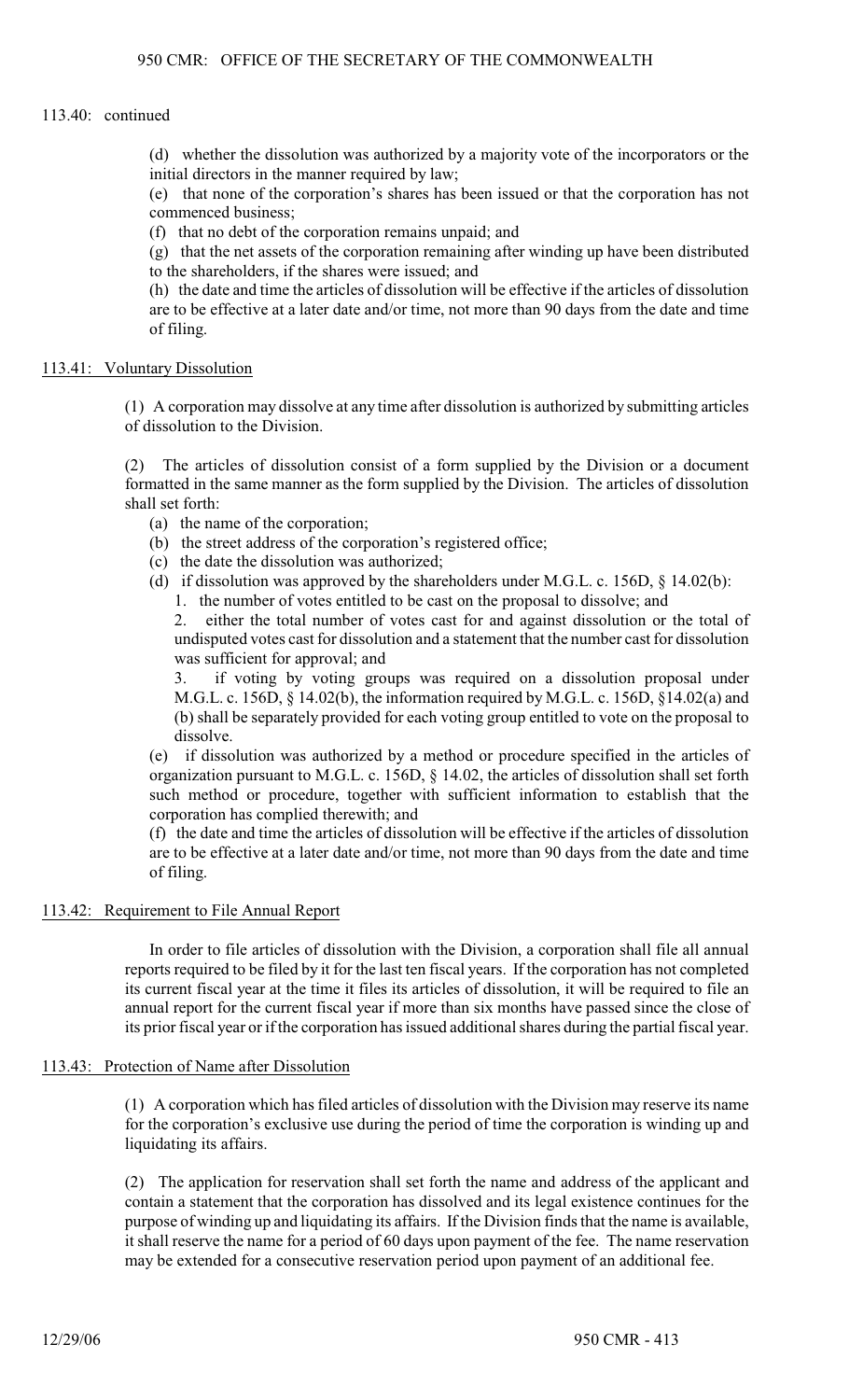#### 113.44: Administrative Dissolution of Corporation

(1) If a corporation has failed to comply with provisions of law requiring the filing of reports with the Division or the filing of tax returns or the payment of any taxes under the Massachusetts General Laws for two or more consecutive years, or if the Director is satisfied that a corporation is inactive and its dissolution would be in the public interest, the Division may commence a proceeding to dissolve the corporation pursuant to M.G.L. c. 156D, § 14.21.

(2) A corporation may be considered inactive and its dissolution in the public interest, if the corporation fails to designate a registered office and a registered agent at that office within 60 days after notice from the Division to the corporation of the requirement to maintain registered office and registered agent in the commonwealth.

#### 113.45: Procedure for Administrative Dissolution

The Division shall give written notice to the corporation's registered office that one or more grounds exist for Administrative Dissolution. The notice shall be made by mail, postage prepaid, to the corporation's registered office, or if the registered agent has agreed, by electronic mail. If the corporation does not correct each ground for dissolution or demonstrate to the reasonable satisfaction of the Division that each ground does not exist within 90 days after the date of the notice, the Division shall administratively dissolve the corporation.

#### 113.46: Revocation of Dissolution

(1) A corporation which has voluntarily dissolved may revoke its dissolution by filing articles of revocation of dissolution with the Division within 120 days after the effective date of dissolution.

(2) The articles of revocation of dissolution consist of a form supplied by the Division or a document formatted in the same manner as the Division form. The articles of revocation of dissolution shall set forth:

- (a) the name of the corporation;
- (b) the street address of the corporation's registered office in the commonwealth;
- (c) the effective date of the dissolution that was revoked;
- (d) the date that the revocation of dissolution was authorized;

(e) if the corporation's board of directors or incorporators revoked the dissolution, a statement to that effect;

(f) if the corporation's board of directors revoked a dissolution authorized by the shareholders under M.G.L. c. 156D, § 14.02(b), a statement that revocation was permitted by action of the board of directors alone pursuant to that authorization;

(g) if shareholder action was required under M.G.L. c. 156D, § 14.02(b) to revoke the dissolution:

1. the number of votes entitled to be cast on the proposal to revoke dissolution;

2. either the total number of votes cast for and against the revocation of dissolution or the total of undisputed votes cast for dissolution and a statement that the number cast was sufficient for approval; and

3. if voting by voting groups was required on a proposal to revoke dissolution, the information provided by M.G.L. c. 156D,  $\S$  14.02(a) and (b) shall be separately provided for each voting group.

(h) if the dissolution was revoked by any method or procedure specified in its articles of dissolution, sufficient information to establish that the corporation has complied with the provisions of its articles governing such revocation; and

(i) the date and time the articles of revocation of dissolution will be effective if the articles of revocation of dissolution are to be effective at a later date and/or time, not more than 90 days from the date and time of filing.

(3) The Division waives the requirement that the articles of revocation of dissolution must be accompanied by a copy of the of articles of dissolution, unless specifically requested by the Division.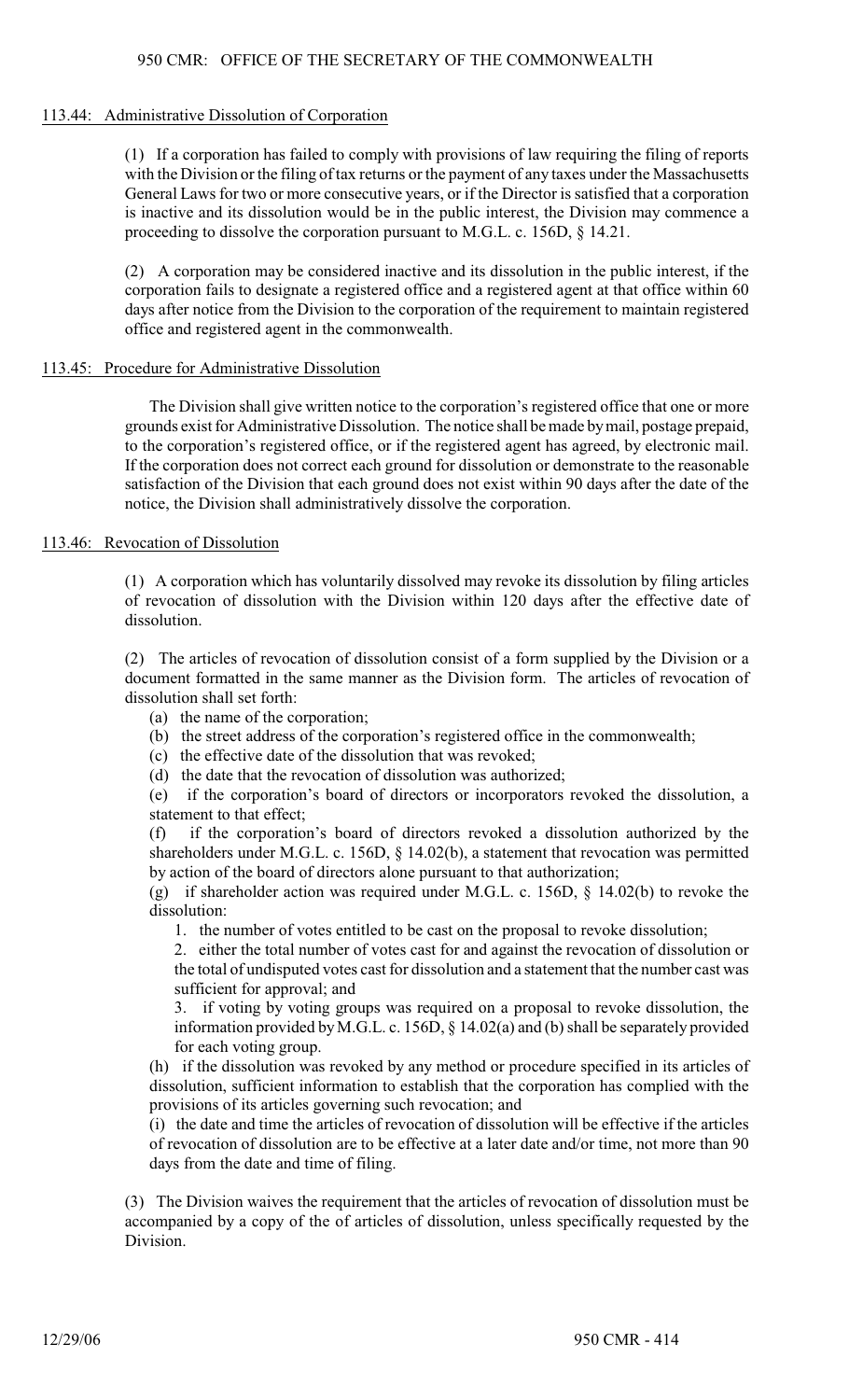#### 113.47: Reinstatement Following Administrative Dissolution

(1) A corporation that has been administratively dissolved by the Division may apply for reinstatement at any time.

(2) The application for reinstatement consists of a form supplied by the Division or a document formatted in the same manner as the Division form. The application for reinstatement shall set forth:

(a) the name of the corporation;

(b) the street address of the corporation's registered office and the registered agent at that office;

(c) the effective date of the corporation's administrative dissolution;

(d) either that the grounds for administrative dissolution did not exist or that the grounds for administrative dissolution have been eliminated;

(e) that the corporation's name satisfies the requirements of M.G.L. c. 156D, § 4.01 or a statement that the corporation is simultaneously submitting a certificate of amendment to change its name to a name that satisfies the requirements of M. G. L. c. 156D, § 4.01; and (f) the date and time the application for reinstatement will be effective if the application for reinstatement is to be effective at a later date and/or time, not more than 90 days after the date and time of filing.

(3) The application for reinstatement must be accompanied by a certificate from the Department of Revenue reciting that all corporate excise taxes and any related penalties have been paid or contain a request to the department of revenue for said certificate. The request shall instruct the department of revenue to provide the certificate to the secretary of state and recite that all tax returns required to be filed by the corporation under M.G.L. chs. 62C and 63 have been filed and all taxes due on such returns and related penalties have been paid. The secretary of state shall forward the request to the department of revenue. If the secretary of state does not receive the certificate within six months from the date the application for reinstatement is filed, he may revoke the reinstatement. Such revocation will be effective seven days from the date notice is provided to the corporation.

(4) The Division may reinstate the corporation's authority to transact business without limitation or may reinstate for a limited purpose not to exceed one year. The application is deemed to be an amendment of the corporation's articles of organization.

(5) In order to file an application for reinstatement without limitation with the Division, a corporation shall file all annual reports required to be filed by it for the last ten fiscal years

## PART 15 - FOREIGN CORPORATIONS

#### 113.48: Foreign Corporation Certificate of Registration

(1) A foreign corporation shall file a certificate of registration within ten days after it commences transacting business in the commonwealth.

(2) The certificate of registration consists of a form supplied by the Division or a document formatted in the same manner as the Division form. The certificate of registration shall set forth:

(a) the exact name of the foreign corporation;

(b) the name under which it will transact business in the commonwealth if its name does not satisfy the requirements of M.G.L. c. 156D, § 15.06; if applicable, attach an agreement to refrain from use of the unavailable name in the Commonwealth, a copy of the doing business certificate filed in the city or town where the corporation maintains a registered office and a copy of the resolution of the corporation's board of directors certified by its secretary adopting the fictitious name.

(c) the date and jurisdiction of incorporation and period of duration;

(d) the street address of its principal office;

(e) the street address of its registered office in the commonwealth and its registered agent at that office, and the agent's written consent to serve, either on the certificate or attached to it;

(f) its fiscal year end;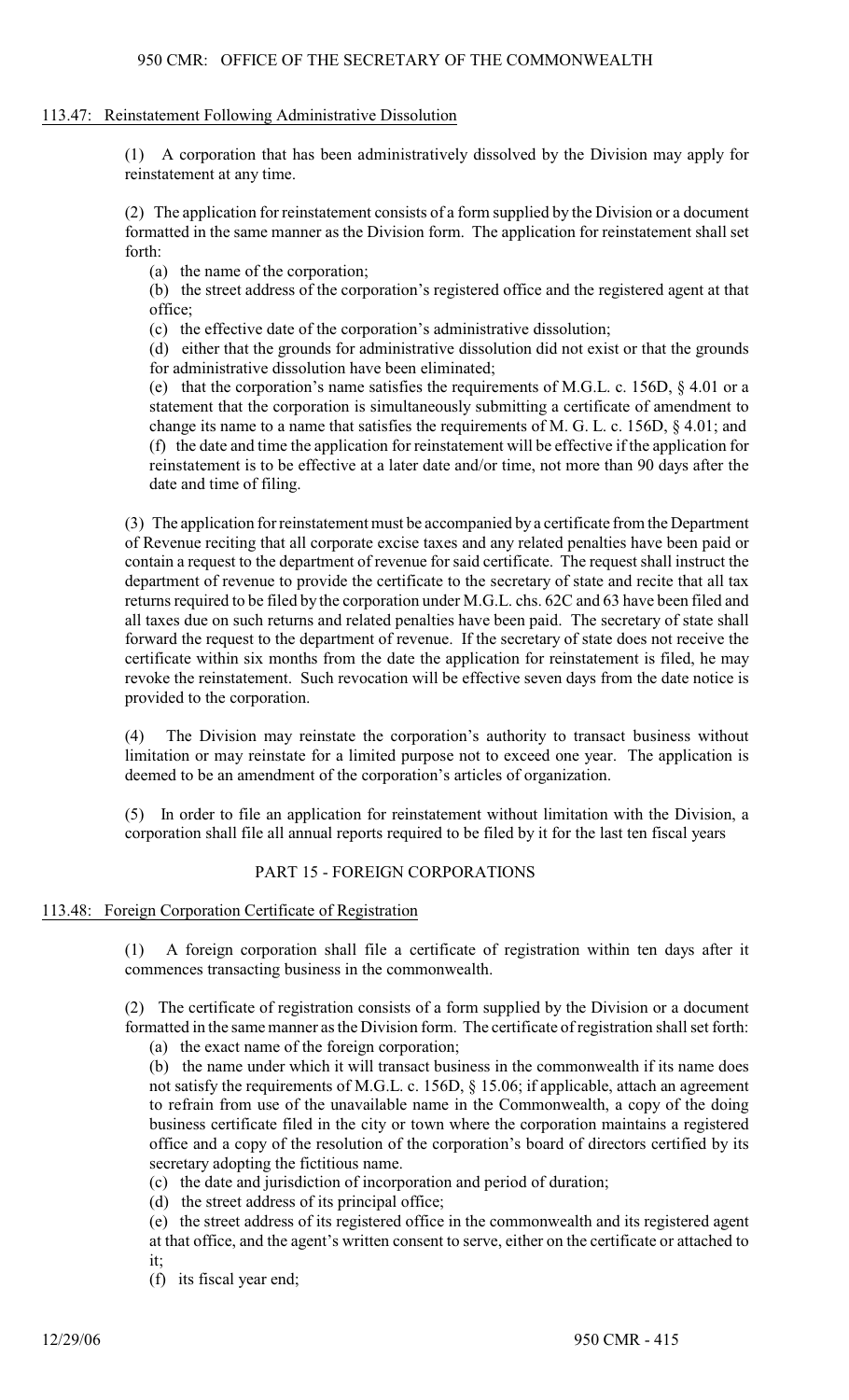## 113.48: continued

- (g) a brief description of the activities to be conducted in the commonwealth; and
- (h) the names and business address of its current officers and directors.

(3) The certificate of registration shall be accompanied by an original certificate of legal existence or a certificate of good standing issued, not more than 90 days prior to submission, by an officer or agency properly authorized in the jurisdiction of organization. If the certificate is in a foreign language, a translation thereof under oath of the translator shall be attached.

## 113.49: Certificate of Amendment

- (1) A foreign corporation shall file a certificate of amendment with the Division if it changes: (a) its corporate name;
	- (b) the period of its duration;
	- (c) the state or country of its incorporation;
	- (d) the street address of its principal office;
	- (e) its fiscal year end;
	- (f) the activities conducted by the foreign corporation in the commonwealth; or
	- (g) its officers and directors.

A foreign corporation may file an amended certificate for any other reason.

(2) The certificate of amendment consists of a form supplied by the Division or a document formatted in the same manner as the Division form. The amended certificate shall set forth:

- (a) the name of the corporation as contained on the Division's records;
- (b) the street address of the corporation's registered office; and
- (c) the amendment.

(3) If the amendment includes a change of its corporate name, or the state or country of its incorporation, the certificate of amendment will be accompanied by an original certificate evidencing the changes issued, not more than 90 days prior to submission, by an officer or agency properly authorized in the jurisdiction of organization . If the certificate is in a foreign language, a translation thereof under oath of the translator shall be attached.

## 113.50: Name of Foreign Corporation

(1) The name of a foreign corporation may not be the same as, or so similar that it is likely to be mistaken for:

(a) the corporate name or trade name of a corporation organized, authorized to transact business or otherwise lawfully conducting business in the commonwealth;

(b) a corporate name under reservation;

(c) the fictitious name adopted by a foreign corporation or other entity authorized to transact business or otherwise lawfully conducting business in the commonwealth because its real or trade name is unavailable;

(d) the corporate name or trade name of a not-for-profit corporation organized, authorized to conduct its activities or otherwise lawfully conducting its activities in the commonwealth; (e) the name or trade name of a partnership, business trust or other entity organized, authorized to transact business or otherwise lawfully conducting business in the commonwealth; or

(f) after September 1, 2004, a trademark or servicemark registered with the secretary of state under M.G.L. c. 110B or M.G.L. c. 110H.

(2) A foreign corporation may apply to the Division to use a name which does not comply with the requirements of M.G.L. c. 156D, § 15.06(b) if the other entity consents in writing or the applicant delivers to the Division a certified copy of a final judgment of a court of competent jurisdiction establishing the applicant's right to use the name.

(3) A foreign corporation may use the name, including the fictitious name or mark, of another entity that is used in the commonwealth if the foreign corporation has merged with the other entity, has been formed by the reorganization of the other entity or has acquired all or substantially all of the assets of the other entity, including the name or mark.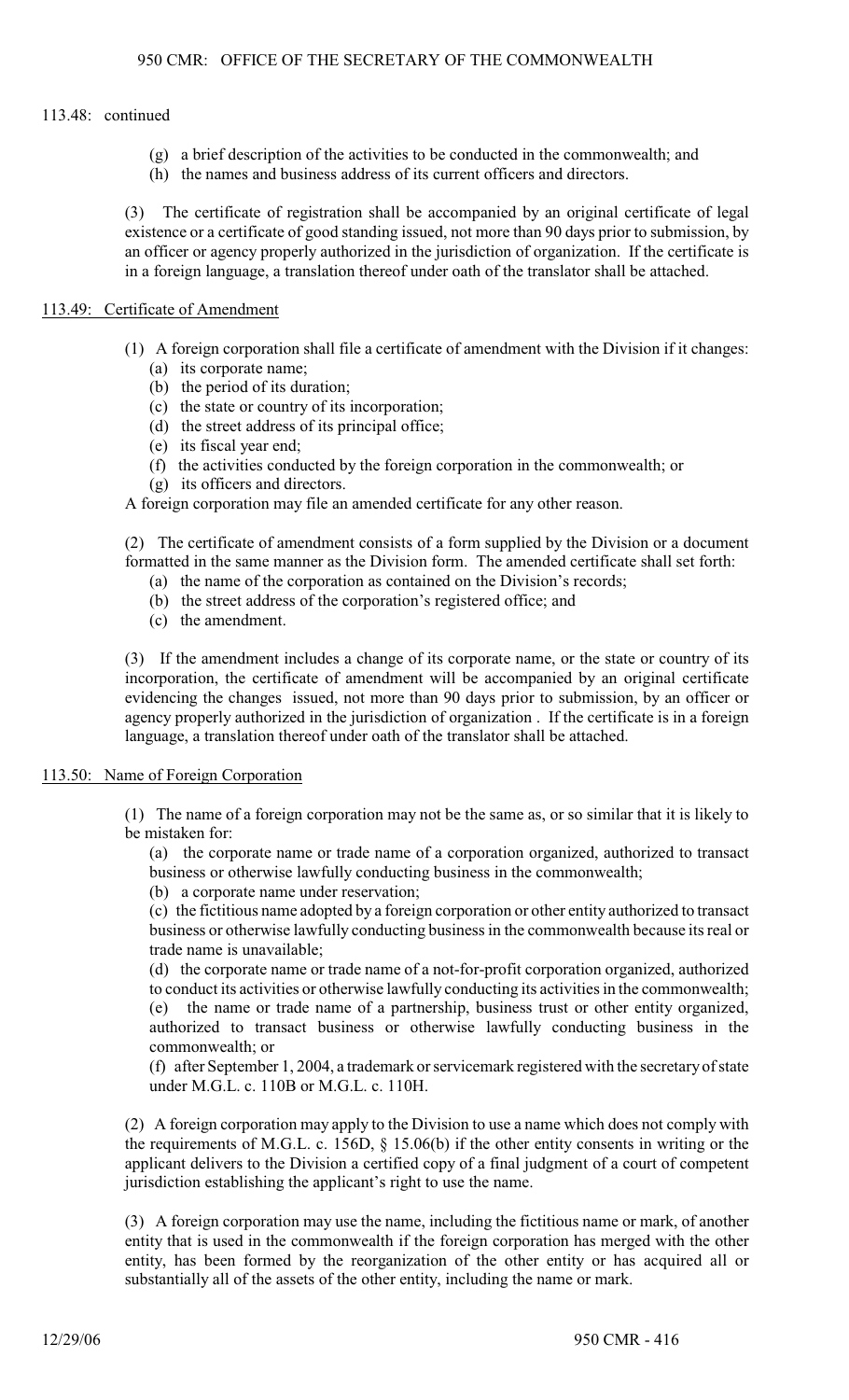## 113.50: continued

(4) If the name of the foreign corporation is not available for use in the commonwealth, it may use a fictitious name to transact business in the commonwealth if it delivers a copy of the resolution of its board of directors, certified by its secretary, adopting the fictitious name and a copy of the doing business certificate filed in the city or town where it maintains its registered office.

## 113.51: Withdrawal of Foreign Corporations

(1) A foreign corporation authorized to transact business in the commonwealth may withdraw by filing a certificate of withdrawal with the Division.

(2) The certificate of withdrawal consists of a form supplied by the Division or a document formatted in the same manner as the Division form. The certificate shall set forth:

(a) the name of the corporation;

(b) the state or country under the laws of which it is incorporated and the date of incorporation;

(c) a statement that it is not transacting business in the commonwealth;

(d) a statement that it surrenders its authority to transact business in the commonwealth;

(e) a statement revoking the authority of its registered agent to accept service on its behalf;

(f) a statement that it appoints the secretary of state as its agent for service of process in any proceeding based on a cause of action arising during the time it was authorized to transact business in the commonwealth;

(g) a mailing address to which the Division may mail a copy of any process served on it;

(h) a commitment to notify the Division in the future of any change in the mailing address by filing a certificate of amendment;

(i) a certification that all taxes known to the corporation to be due the commonwealth have been paid or provided for; and

(j) date and time the withdrawal will be effective if the withdrawal is to be effective at a later date and or time not more than 90 days from the date of filing.

(3) Requirement to File Annual Report. In order to file a certificate of withdrawal, the foreign corporation shall file all annual reports required to be filed by it for the last ten fiscal years. If the corporation has not completed its current year at the time it files the certificate of withdrawal, it will be required to file an annual report for the current fiscal year if more than six months have passed since the close of its prior fiscal year or if the corporation has issued additional shares during the partial fiscal year.

## 113.52: Withdrawal upon Conversion to a Nonfiling Entity

(1) A foreign corporation authorized to transact business in the commonwealth that converts into a form of domestic or foreign non-filing entity shall withdraw by filing a certificate of withdrawal upon conversion to a non-filing entity.

(2) The certificate of withdrawal consists of a form supplied by the Division or a document formatted in the same manner as the Division form. The certificate of withdrawal shall set forth:

- (a) the name of the corporation;
- (b) the state or country under whose laws it was incorporated;
- (c) the type of other entity into which it has been converted;
- (d) the jurisdiction the laws of which govern its internal affairs;
- (e) if it has been converted into a foreign other entity:

1. a statement revoking the authority of its registered agent to accept service on its behalf; and

2. a statement that it appoints the secretary of state as its agent for service of process in any proceeding based on a cause of action arising during the time it was authorized to transact business in the commonwealth;

(f) a mailing address to which the Division may mail a copy of any process served on it;

(g) a commitment to notify the Division in the future of any change in the mailing address

by filing a certificate of amendment;

(h) a certification that all taxes known to the corporation to be due the commonwealth have been paid or provided for; and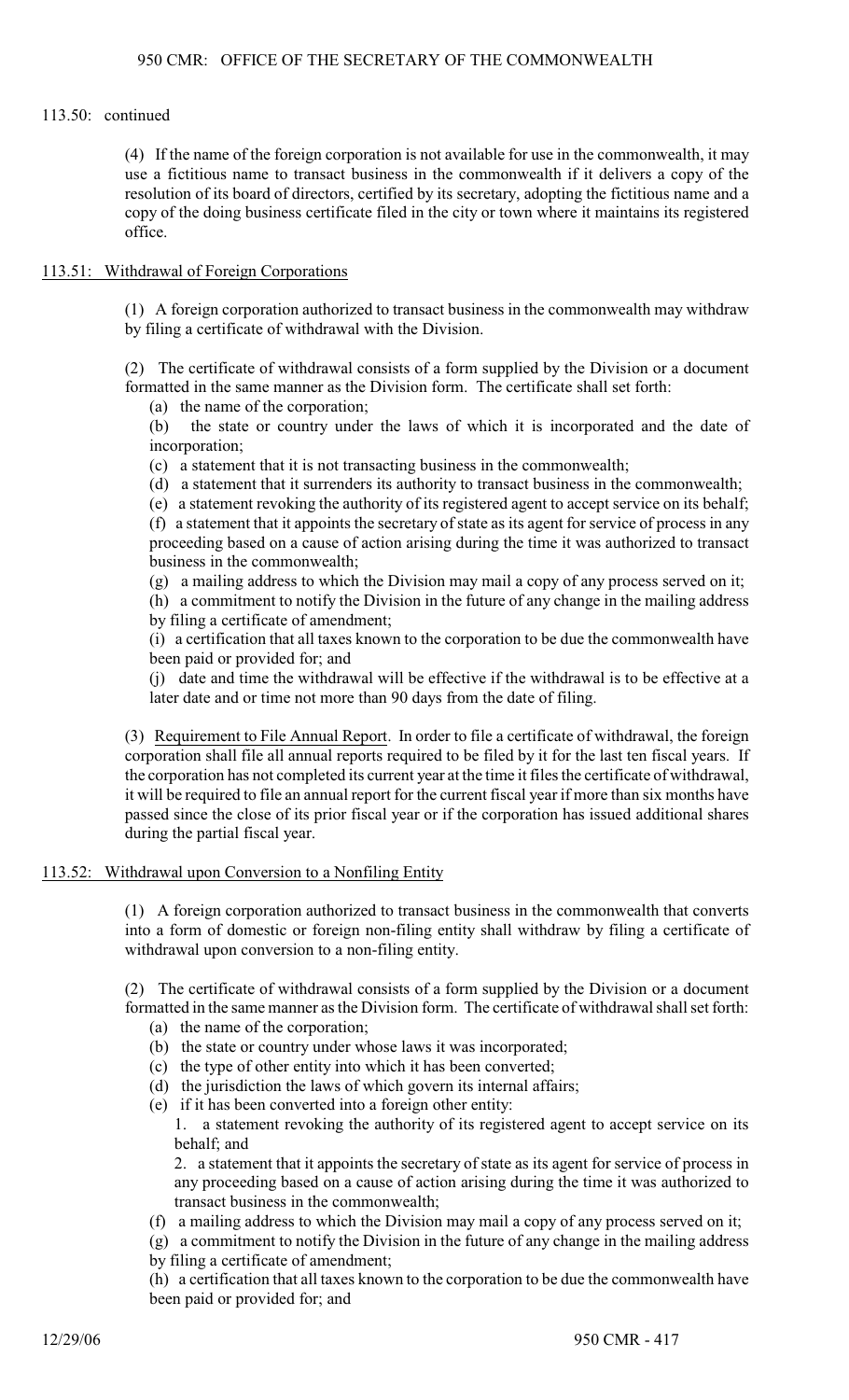#### 113.52: continued

(i) the date and time the withdrawal upon conversion will be effective if the withdrawal upon conversion is to be effective at a later date and/or time, not more than 90 days after the date and time of filing.

(3) Requirement to File Annual Report. In order to file a certificate of withdrawal, the foreign corporation shall file all annual reports required to be filed by it for the last ten fiscal years. If the corporation has not completed its current year at the time it files the certificate of withdrawal, it will be required to file an annual report for the current fiscal year if more than six months have passed since the close of its prior fiscal year or if the corporation has issued additional shares during the partial fiscal year.

## 113.53: Transfer of Authority

(1) A foreign business corporation authorized to transact business in the commonwealth that converts into any form of foreign other entity or foreign non-profit corporation required to register to transact business in the commonwealth may transfer its authority to transact business in the commonwealth by filing an application for transfer of authority.

(2) The application for transfer of authority consists of a form supplied by the Division or a document formatted in the same manner as the Division form. The application shall set forth:

- (a) the name of the corporation;
- (b) the type of other entity into which it has been converted;
- (c) the jurisdiction the laws of which govern its internal affairs;

(d) all other information required in a filing under the laws of the commonwealth by an other entity of the type the corporation has become seeking authority to transact business in the commonwealth;

(e) the date and time the transfer of authority will be effective if the transfer of authority is to be effective at a later date and/or time, not more than 90 days from the date and time of filing; and

(3) If the other entity is a filing entity, the transfer of authority shall be accompanied by an original certificate evidencing such change issued, not more than 90 days prior to submission, by an officer or agency properly authorized in the jurisdiction of organization. If the certificate is in a foreign language, a translation thereof under oath of the translator shall be attached.

(4) The fee for filing the transfer of authority shall be the withdrawal fee plus the fee for filing a certificate of registration of the foreign other entity.

(5) Requirement to File Annual Report. In order to file a transfer of authority, a foreign corporation shall file all annual reports required to be filed by it for the last ten fiscal years. If the corporation has not completed its current year at the time it files the certificate of withdrawal, it will be required to file an annual report for the current fiscal year if more than six months have passed since the close of its prior fiscal year or if the corporation has issued additional shares during the partial fiscal year.

## 113.54: Revocation of Authority to Transact Business in the Commonwealth

If a foreign corporation has failed to comply with the provisions of law requiring the filing of reports with the Division or the filing of any tax returns or the payment of any taxes under M.G.L. c. 62C or M.G.L. c. 63 for two or more consecutive years, the Division may commence a proceeding to revoke the authority of the corporation to transact business in the commonwealth.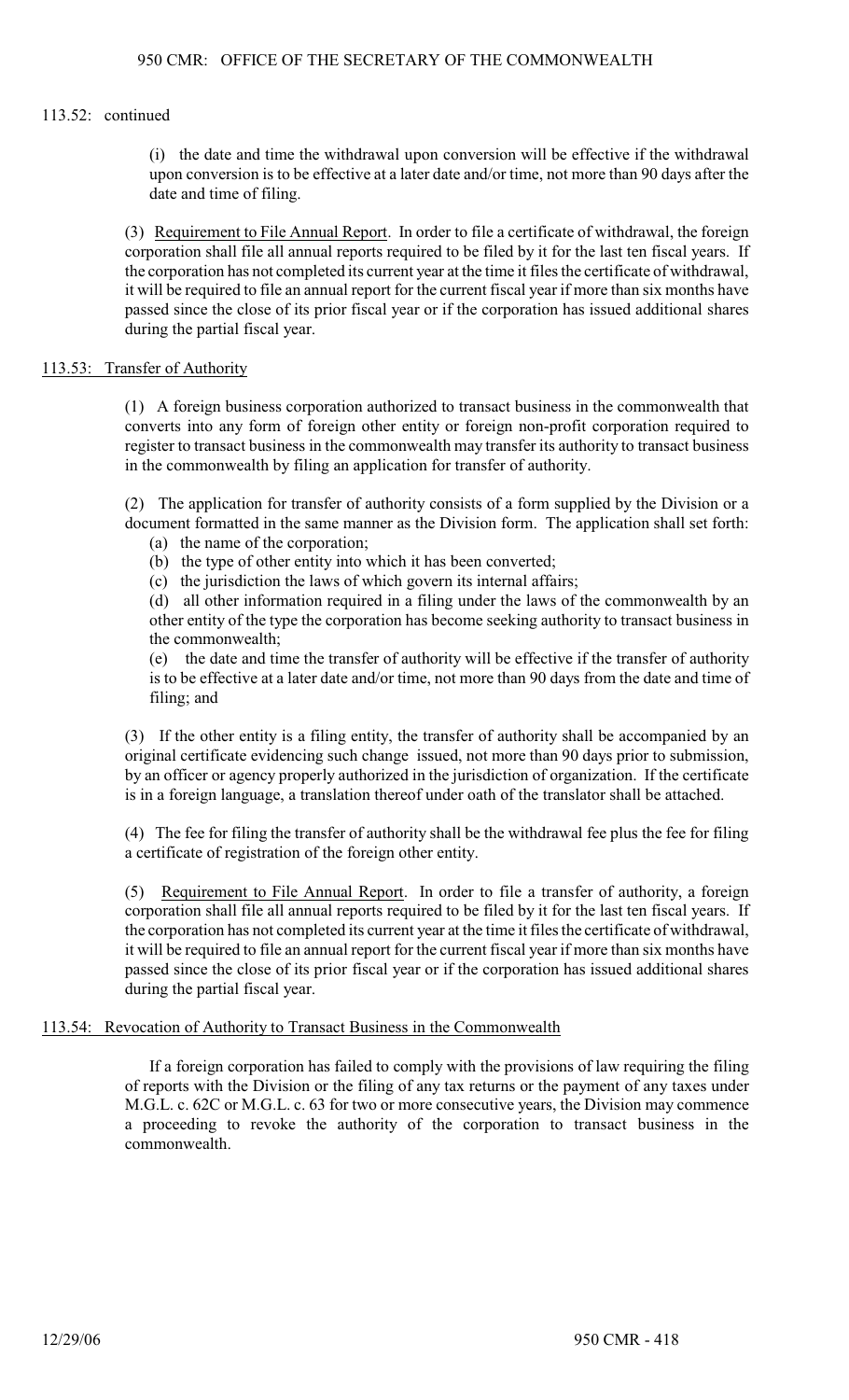#### 113.55: Procedure for Revocation

The Division shall give written notice to the registered agent of a foreign corporation at its registered office that one ormore grounds exist for revocation ofits authority to transact business in the commonwealth. The notice shall be made by mail, postage prepaid to the foreign corporation's registered office, or if the registered agent has agreed, by electronic mail. If the foreign corporation does not correct each of the grounds for revocation or demonstrate to the reasonable satisfaction of the division that each of the grounds does not exist within 90 days after notice is given, the Division shall revoke the foreign corporation's authority to transact business in the commonwealth.

## 113.56: Reinstatement of Authority to Transact Business

(1) A foreign corporation whose authority to transact business in the commonwealth was revoked may apply to the Division for reinstatement.

(2) The application for reinstatement consists of a form supplied by the Division or a document formatted in the same manner as the Division form. The application for reinstatement shall set forth:

(a) the name of the foreign corporation;

(b) the effective date of the revocation;

(c) that the name satisfies the requirements of M.G.L. c. 156D, §§ 4.01 and 15.06 or, if the name of the foreign corporation is unavailable, the name under which it will transact business in the commonwealth; and

(d) either that the grounds for revocation did not exist or that the grounds for revocation of authority have been eliminated; and

(e) all of the information required to be in the foreign corporation certificate by M.G.L. c. 156D, § 15.03.

(3) The application for reinstatement shall contain a request to the department of revenue for the certificate required by M.G.L. c. 156D,  $\S$  15.32(a)(4). The request shall instruct the department of revenue to provide the certificate to the secretary of state and recite that all tax returns required to be filed by the corporation under M.G.L. chs. 62C and 63 have been filed and all taxes shown due on such returns and related penalties have been paid. The secretary of state shall forward the request to the department of revenue. If the secretary of state does not receive the certificate within six months from the date the application for reinstatement is filed, he may revoke the corporation's authority to do business in the Commonwealth. Such revocation will be effective seven days from the date notice is provided to the corporation.

(4) The application for reinstatement shall be accompanied by an original certificate of legal existence or a certificate of good standing issued, not more than 90 days prior to submission, by an officer or agency properly authorized in the jurisdiction of organization. If the certificate is in a foreign language, a translation thereof under oath of the translator shall be attached.

(5) The Division may reinstate the foreign corporation's authority to transact business without limitation or may reinstate for a limited purpose not to exceed one year. The application is deemed to be an amendment of the foreign corporation's certificate of registration.

(6) In order to file an application for reinstatement without limitation with the Division, a corporation shall file all annual reports required to be filed by it for the last ten fiscal years. If the corporation has not completed its current fiscal year at the time it files its application for reinstatement, it will be required to file an annual report for the current fiscal year if more than six months have passed since the close of its prior fiscal year or if the corporation has issued additional shares during the partial fiscal year.

## PART 16 – RECORDS AND REPORTS

## 113.57: Annual Reports

(1) Each domestic corporation and each foreign corporation authorized to transact business in the commonwealth shall file an annual report with the Division within 2½ months after the close of the corporation's fiscal year end.